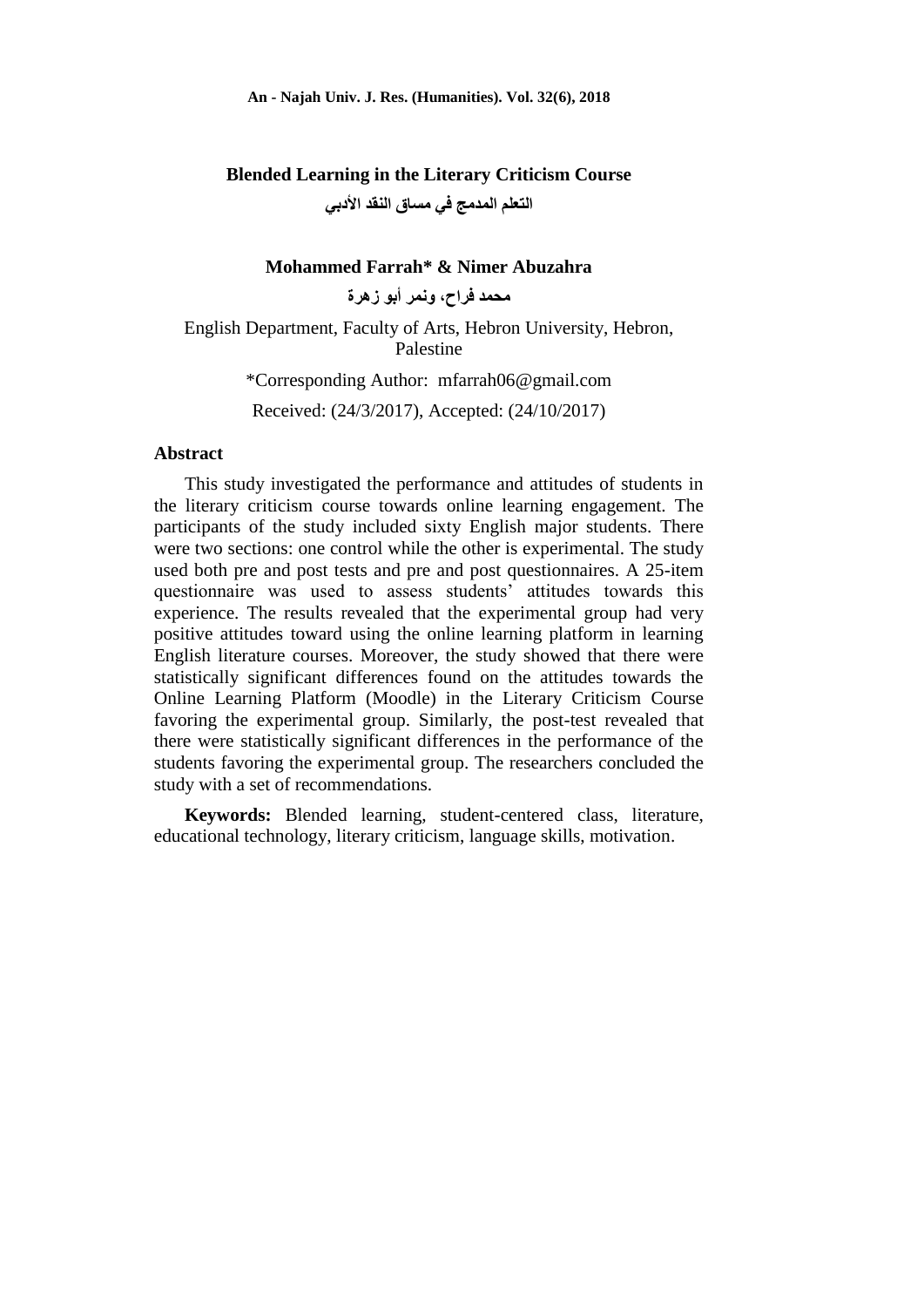#### **ملخص**

تبحث هذِ الدراسة في فحص أداء الطلبة ومواقفهم في مساق النقد الأدبي نحو المشاركة في النّعلم المدمج وشملت عينة الدراسة ستين طالبا وطالبة في تخصص اللغة الإنجليزية مقسمين إلى مجموعتين المجموعة الأولى ضابطة بينما الأخرى نجريبية. واستخدمت الدراسة كلا من الاختبارين القبلي والبعدي وبالاضافة لذلك استعمل الباحثان الاستبانات القبلية والبعدية مكونة من 25 بنداً لتقييم مواقف الطلبة تجاه هذه التجربة. وأظهرت النتائج أن المجموعة التجريبية ً أبدت مواقف إيجابية جداً تجاه استخدام منصة التعلم المدمج عبر الإنترنت في تعلم مقررات الأدب الإنجليزي. كما أظهرت الدراسة وجود فروق ذات دلالة إحصائية في اتجاهات المنهاج التعليمي عبر الإنترنت (مودل) في مقرر النقد الأدبي لصالح المجموعة التجريبية. وبالمثل، فإن الاختبار البعدي كشف عن وجود فروق ذات دلالات إحصائية في أداء الطلاب لصالح المجموعة النجر ببية. واختُثُم الباحثان الدر اسة بعدد من النوصبات.

ا**لكلمات المفتاحية:** التعليم المدمج، مركزَ بة الطالب في التعلم، النقد الادبي

### **Introduction**

Blended learning entertains various teaching techniques, including educational audio-visual tools, and other supplementary resources which include and are not limited to, threaded discussion and quizzes that motivate learners. When learners are involved, their scopes of attention, curiosity and enthusiasm towards learning and progress are increased. Blended learning allows for this engagement for it enables learners to access tremendous amount of extra materials and sources for self-study and to enhance a personalized study plan. Therefore, students are provided with innovative means to be involved in ingenious training. Learners who are highly motivated and have the desire to learn are normally described as strategic learners who are responsible for their learning and progress. Weinstein et al. (2006: 315) emphasized that learners should "have a greater responsibility for generating and maintaining their motivation over time."

Zimmerman (2000) illuminated the importance of learners' active participation in their own learning, through the management of behavioral, emotional, cognitive, attention, and environmental resources in the service of achieving desirable learning goals.

An - Najah Univ. J. Res. (Humanities). Vol. 32(6), 2018 -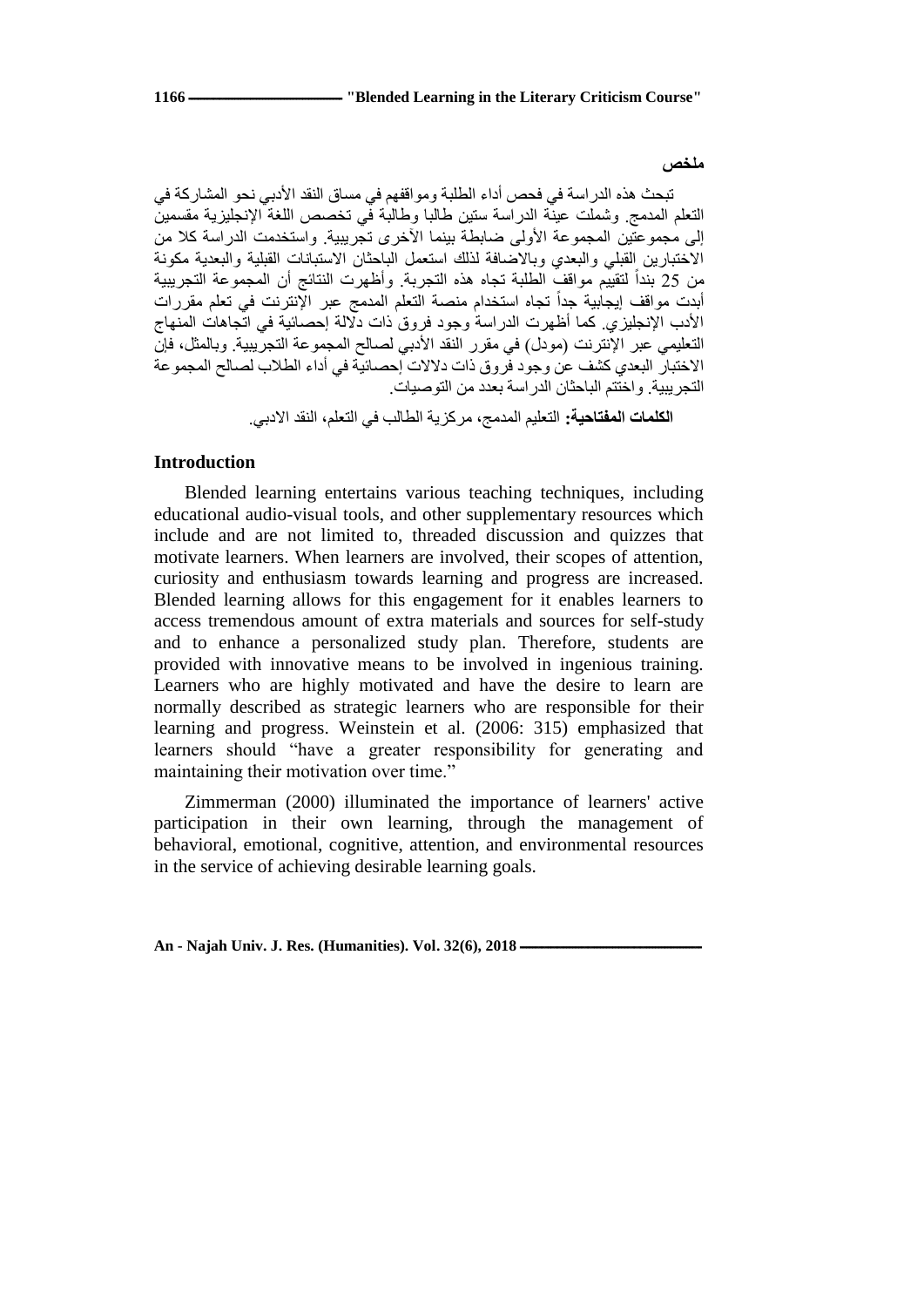Technological means enable learners to have a full scope for the learning process in the foreign language classroom, because they provide a social context where linguistic and paralinguistic features such as body language, gestures, facial expressions, tone and pitch of voice aid in conveying the meaning.

Harmer (2001) stated that such devices enable learners to see language-in-use as the aforementioned paralinguistic features provide valuable-meaning clues and aid learners to see beyond what they are listening to, and thus enable them to have in-depth interpretation to the text.

Consequently, learners become motivated, as real life is brought into the classroom, where language and content are presented in a more inclusive communicative context. Thus, learners show eagerness when they are provided with opportunities to experience language-in-use, mainly when this is combined with stimulating tasks (Harmer, 2001). Harmer (2001) mentioned two benefits for online videos: Cross cultural awareness and the power of creation. Thus, according to him, videos enable learners to experience certain situations (body language, food, clothes, etc.), far beyond their classroom. Additionally, learners are given opportunities to use videos to create memorable and enjoyable production. The task of video-making enables learners to see themselves performing things authentic tasks and thus can provoke creative and communicative uses of the language. Similarly, Cameron (2001) emphasized that such resources offer a bulk of information and richness of cultural input and contextualization is not otherwise possible in the classroom. In the same line, Nurulhady (2010) reported that such combination of regular and online course provides some alternatives to handle the limited time and maximize learners' level of participation, creativity and engagement in drama class beyond classroom regular meetings with richness of resources.

# **What is Blended Learning?**

Several researchers defined blended learning as incorporating faceto-face and online learning to attain more appealing and beneficial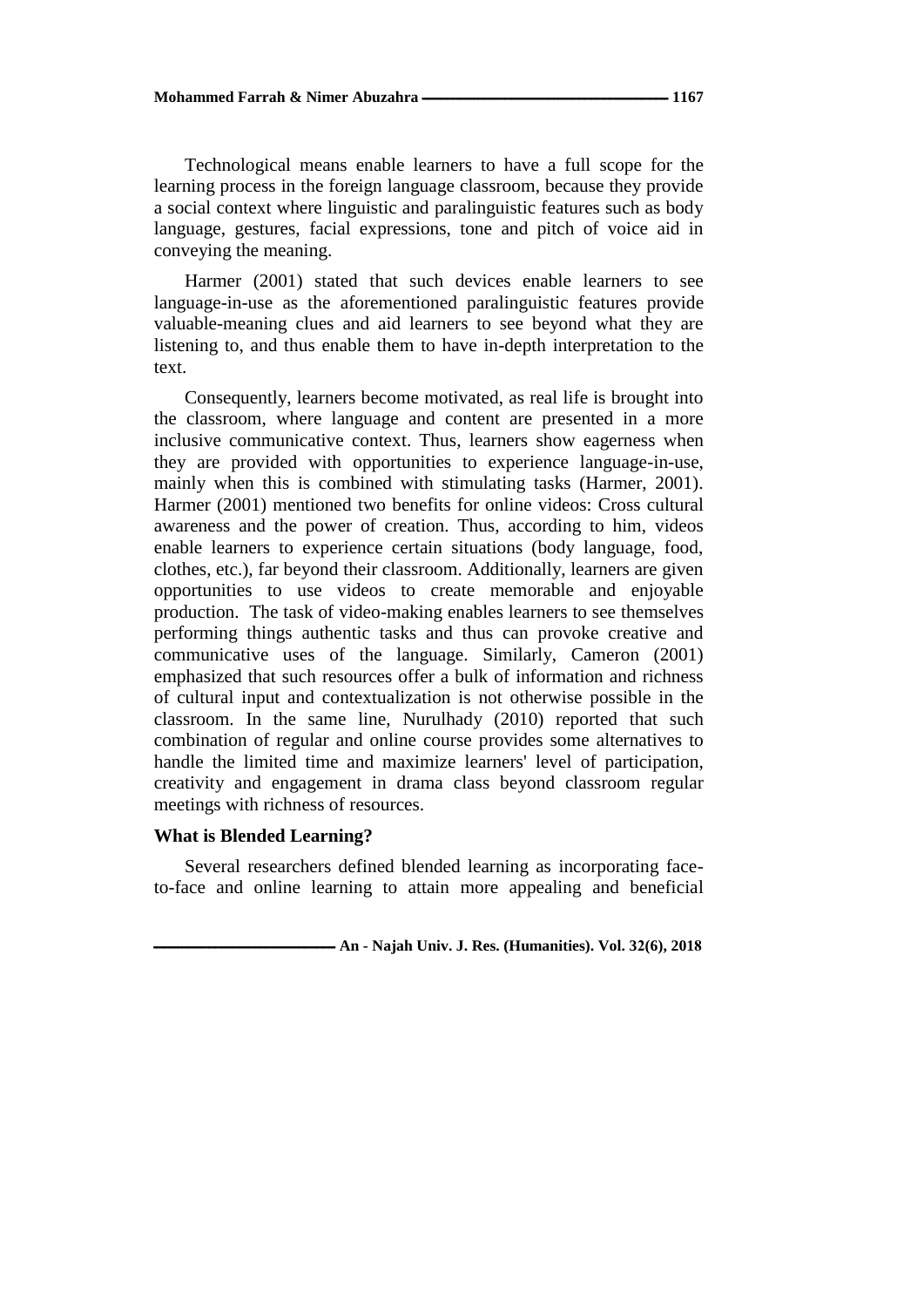experiences (Thorne, 2003; Farrah, 2014; Bowyer & Chambers, 2017). Boelens et al. (2015: 5) defined blended learning as "learning that happens in an instructional context which is characterized by a deliberate combination of online and classroom-based interventions to instigate and support learning." Thorne (2003: 15) defined blended learning as "a way of meeting the challenges of tailoring learning and development to the needs of individuals by integrating the innovative and technological advances offered by blended learning with the interaction and participation offered in the best of traditional learning." This indicates that blended courses aim to spread learning beyond the classroom environment and provide prospects for learners to reflect, interact, and engage with the learning material.

Learners can access the online platform at their own leisure, on their own time. Therefore, blended learning increases the quantity and quality of interaction among learners. It provides them with the opportunity to learn in an active and collaborative learning environment. And this is strongly rooted in social constructivism where learning is based on social interactions of learners (Vygotsky, 1962: 93).

Krashen (2007) maintained that utilizing internet learners are encouraged to surf the Internet and read what they are interested in. O'Leary (1998: 23) states that technology "helps learners to have control over the learning process". Brown and Voltz (2005: 1) state that "educational materials that have been effectively designed will facilitate the achievement of desired learning outcomes for students". Liao (2005) recognized that using technology collaboratively is usually more effective than individual use. According to Zainal (2012: 234), teachers' knowledge and skills in using Information Communication Technology (ICT) in class are very effective benchmark in the integration of ICT in English language teaching classrooms for there is a "dynamic relationship between teachers' technological, pedagogical and content knowledge".

Beetham et al. (2009: 24) suggested that learners discovered that technology is essential, because it offers meaningful choices about how they learn, with and without ICT. They add that: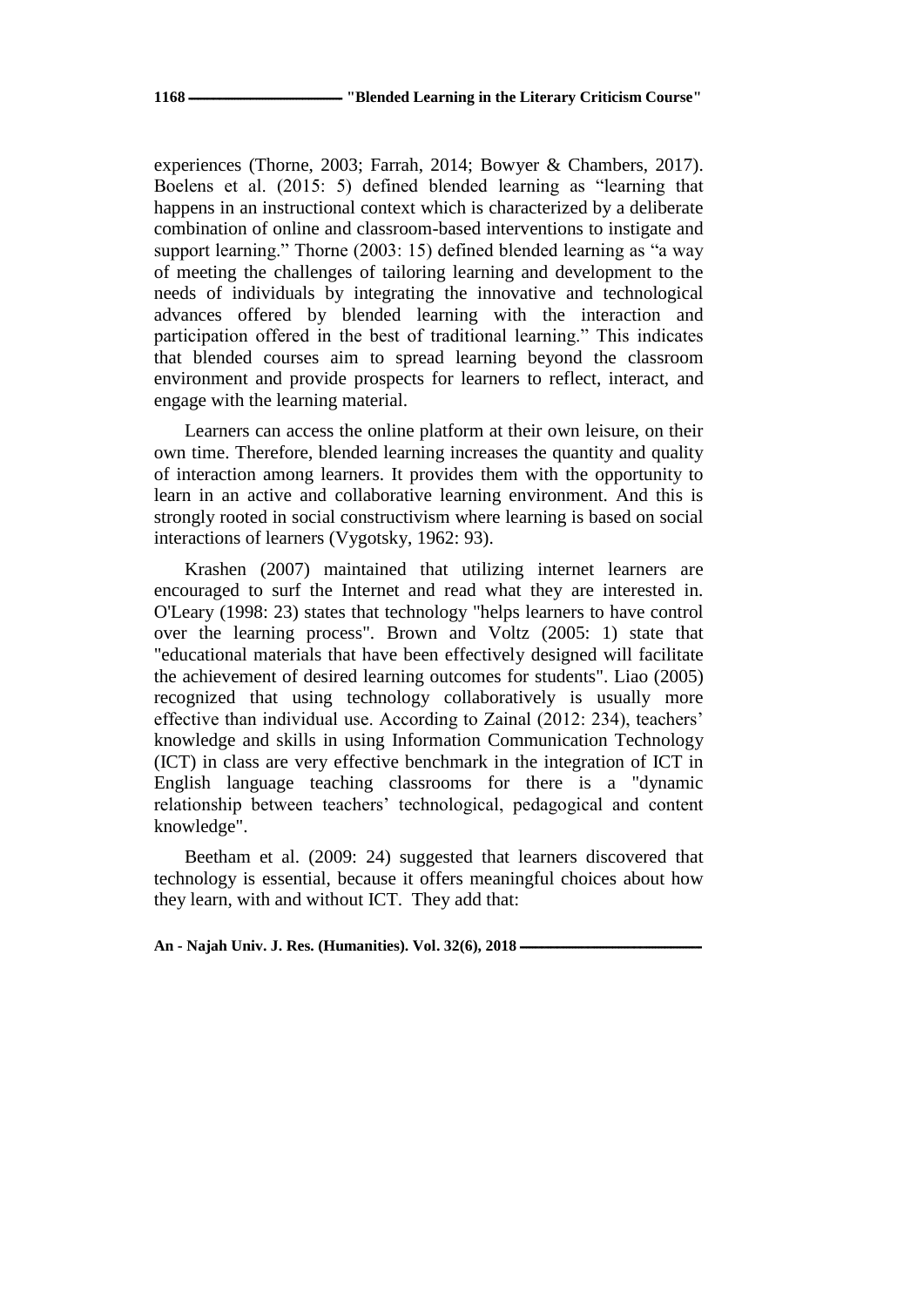Learners are attached to their technologies, emotionally and in terms of personal organization and practice: they benefit from being able to use personal technologies and access personalized services in institutional contexts. Learners are creating their own learning spaces, blending virtual with face-to-face, and formal with social. Informal collaboration is widespread, often facilitated by technology that is under learners' ownership and control.

The previous views illustrate the outcry for further studies related to the use of the blended learning content and methodology in language learning settings. To the researchers' best knowledge; there is a general dearth of motivational studies pertaining to the use of blended learning in the literature courses. For example, Sivapalan and Wan Fatimah (2010) discovered that technology utilization in literature learning enhanced the learners' interest to learn. Zamri and Nur Aisyah (2011) investigated the perceptions of group students towards the use of a multimedia application in the learning of novels. They reported that the system was able to expand teachers' teaching style and attract the students to learn literature.

Similarly, Taha and Ming (2014) explored the impact of an Online Support System for learning Literature (LitOSS) on a group of Malaysian students with the aim of improving the learners' motivation to learn English literature through a blended learning environment. The online system included seven literary topics covering various literary genres such as poems, short stories and novel, presented in the forms of online text-based materials, graphics and videos. Taha and Ming (2014) concluded from the study that the online system significantly improved learners' intrinsic and extrinsic motivation to learn literature due to its highly motivating design. They also discovered that the system promoted learners' self-efficacy and control of learning.

## **Statement of the Problem**

One of the fundamental factors in learners' success is their active engagement in the learning process. The tools that instructors use in classroom affect the teaching/learning process; they are not only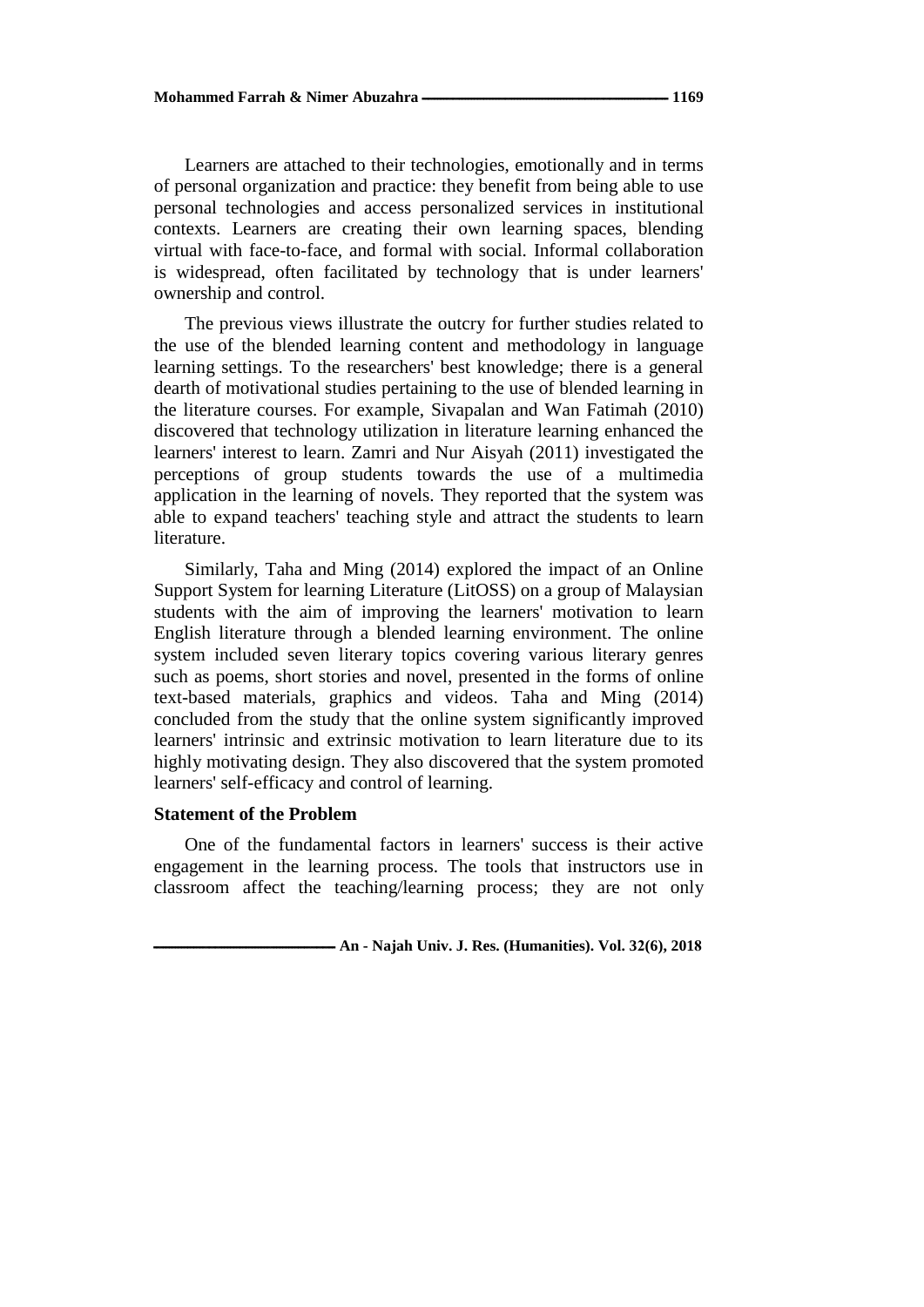increasing their efficiency at teaching tasks, but are also opening up diverse means of interaction with learners that enable them to stimulate their critical thinking and enhance their creativity. Using technology in numerous fields has been so effective and valuable for educators to achieve certain objectives related to language learning and for those who are learning literature. Unfortunately, traditional teaching methods hardly create this active participation. The technological advancement can be applied in order to achieve better learning outcomes. To be more effective in the literature classroom, lecturers need to frame and to plan their classes in new ways. For example, they need to empower learners in their studies of literature. An active technique to do this is helping learners utilize technology in their classes. The use of technology in literature courses has not yet been empirically explored in Palestine to a satisfactory level. Despite the time limitations of the study, one academic semester, it is expected that outcomes will contribute in some investigative manners on the effect of blended learning on literature classrooms.

## **Research Questions**

- 1. Are there statistically significant differences in the attitudes of students in the control group and the experimental group?
- 2. Are there statistically significant differences in the performance of students in the control group and the experimental group?
- 3. What are the attitudes of Hebron University students towards using technology in Literary Criticism course?

# **Significance of the Study**

Learners have the potential to learn faster and easier if technology is part of the teaching strategy. When lecturers integrate technology into teaching literary courses, with a specific choice of "Literary Criticism" to be the subject of the experiment, they can provide enhancements for all learners and satisfy their needs. Studies on blended learning and interaction are rare in this field, which makes this study to be significant. This study is the first empirical study conducted in Palestine on the effect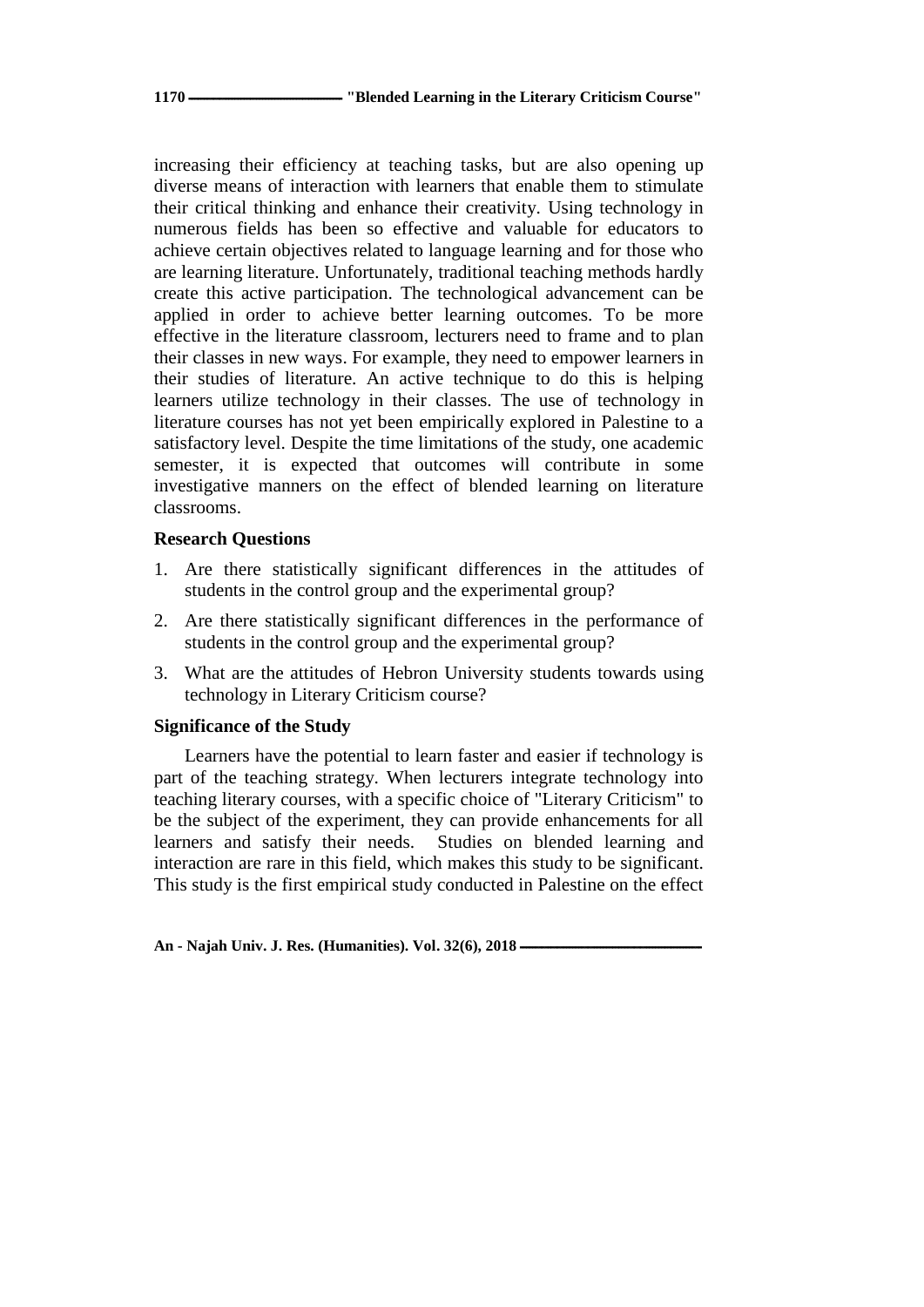of using technology in literature classrooms at the university level. This study is timely and relevant to the Palestinian higher education institutions, curriculum designers, and instructors. The results of this study would be vital to language educators who are concerned with interactivities and technologies particularly, in teaching the literary criticism courses. Moreover, this paper will definitely have important implications on English language teaching in general and teaching literature courses in particular.

## **Literature Review**

## **Rationale for Using Literature to Develop Language Skills**

Abuzahra and Farrah (2016: 23) stated that "students believe that using short stories in the EFL classroom is beneficial in enhancing the language skills, personal development and reflection and cultural understanding and tolerance". They concluded that "using literature in general and short stories in particular in EFL classroom can develop and enhance students' critical thinking, imagination, creativity, language structure and acquisition and cultural awareness". They explained that "The authenticity of the literary work, the richness of the language, the scope of imagination and creativity and the process of critical thinking, are just a few advantages for using literary genres in the language classroom." Additionally, Lazar (1993) stated that literature would motivate learners and help in developing their interpretative abilities. Carol (1998: 24) called for a "complementary relationship between source language research and computer assisted language learning (CALL) practice to create successful literature learning".

Dörnyei (1994) argued that there are various factors for individuals to learn a language. Accordingly, teachers need to take actions to deepen learners' learning experience by encouraging them to have clearly defined goals, and increasing the interest by learners in the course content that includes tasks which are comprehensive and are more likely to motivate an interest in learning.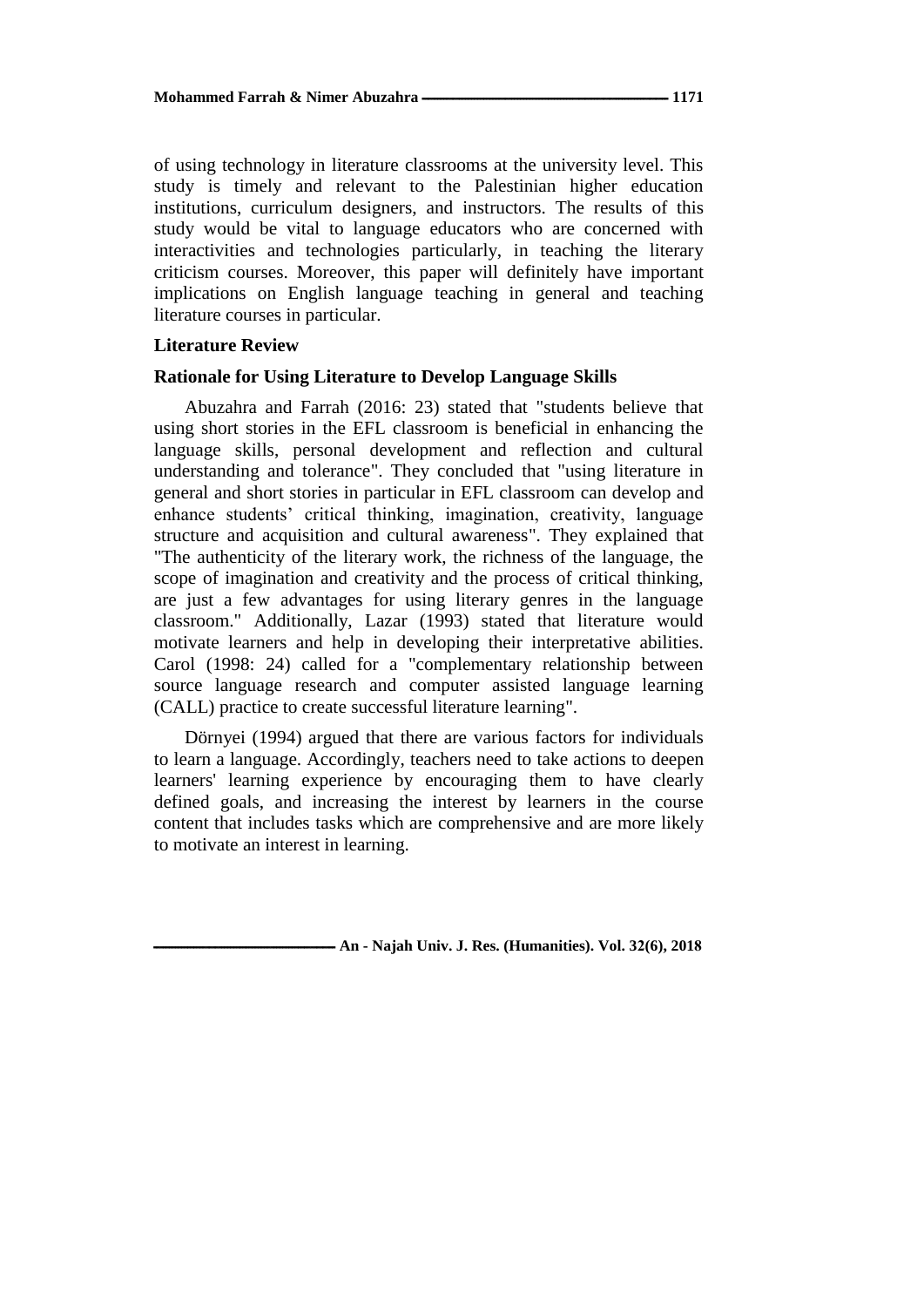## **Blended Learning in Teaching Literature Courses**

The opinions and views reviewed in the previous section illustrate the importance of using literature to develop language skills. Similarly, various studies proved that blended learning has important advantages on developing language skills, motivation and cultural understanding. Additionally, the reviewed literature provides strong evidence that use of virtual technology can support learning, teaching, and can enhance the ability of learners to learn effectively (Garrison and Vaughan, 2008; Beetham, McGill & Littlejohn, 2009; Farrah & Tushyeh, 2010; Farrah, 2011; Helm, Guth, & Farrah, 2012; Zainal, 2012; Higgins et al., 2012; Farrah, 2015).

Jain (2012) pointed out that using ICT would help in research in various fields of English literary genres and can revolutionize the way the genres are seen, taught and thought of as it can offer additional support and additional resources to the traditional teaching. ICT would support learners in their comprehension of the text and would improve their proficiency. Additionally, it maximizes their involvement and maintains high motivation among them. It can encourage and keep the students attracted for ICT tools work at different levels. Jain concluded by demonstrating that English literature can be made engaging by the use of audio-visual devices, web resources, playing of movies or staged plays, online glossaries, dictionaries, thesaurus, and other related materials.

Utilizing technological advancement could bring a revolution in the world of pedagogy and particularly teaching literature courses. It could change the views of both instructors and students about teaching and learning literature. It was found that virtual learning increases learners' interest in learning. Higgins et al. (2012) concluded that such learning can be effective for lower ability learners, where they can have intensive practice, and get a greater motivation to learn.

Philip and Nicholls (2007) analysed and reflected on the design and implementation of an online theatre studies course. They concluded that a fully online course can be as engaging, interesting, and innovative as any course designed for more traditional settings.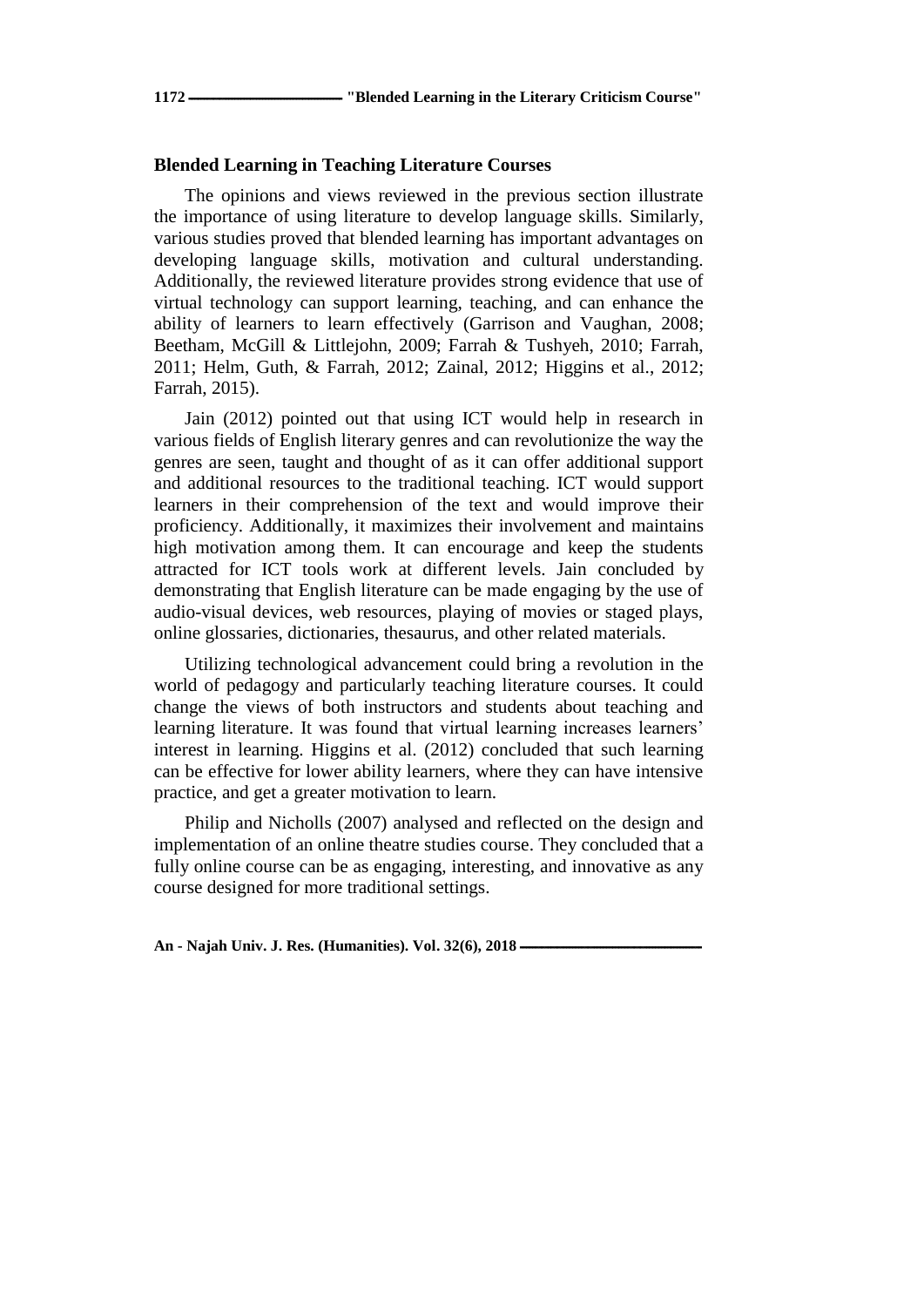Similarly, Sahni (2016) integrated certain ICT tools during a literature class and found that the tools used were very effective and supportive and can promote teaching English literature. He concluded that English literature could be integrated with ICT and can be taught with ease to meet the needs and interests of learners. He suggested conducting extra research to support pedagogical use of ICT for improving teaching of English literature.

According to Amiri et al. (2012) information communication technology (ICT), computer-mediated communication (CMC) and Virtual Learning Environment (VLE) have initiated new possibilities into the classrooms. They deem that teaching and learning are facilitated as an outcome of the application of technologies. In their paper, they discussed the extent of enhancing the teaching of English language and literature through ICT and VLE. They emphasized the benefits of using technologies in teaching and learning. They stated that learners learn faster and easier than before due to the use of cyber technologies as they provide an interaction between language learners and teachers or peer to peer internet connections. Moreover, cyber technologies have always been interesting and enjoyable to learners. They concluded that language and literature learning does not only occur in the classroom and should not stop after the learners leave the classroom. In order to aid learners to enjoy and learn language effectively, they encouraged instructors to begin interactive language and literature classes and to create their own web based activities.

Elley (2015) examined the efficiency of using the blended learning method in a literature class. She adopted a learner-centred approach in teaching literature (sonnets). In her approach, blended learning balanced the responsibility of the learning process to both the teacher and student. She found that the learners were more engaged and resourceful in interpreting the content. Harrison et al (2004) reported statistically significant findings, connecting higher levels of ICT use with achievement**.**

In a sociocultural study, related to the zones of proximal development, Haugestad (2015) investigated utilizing blended learning in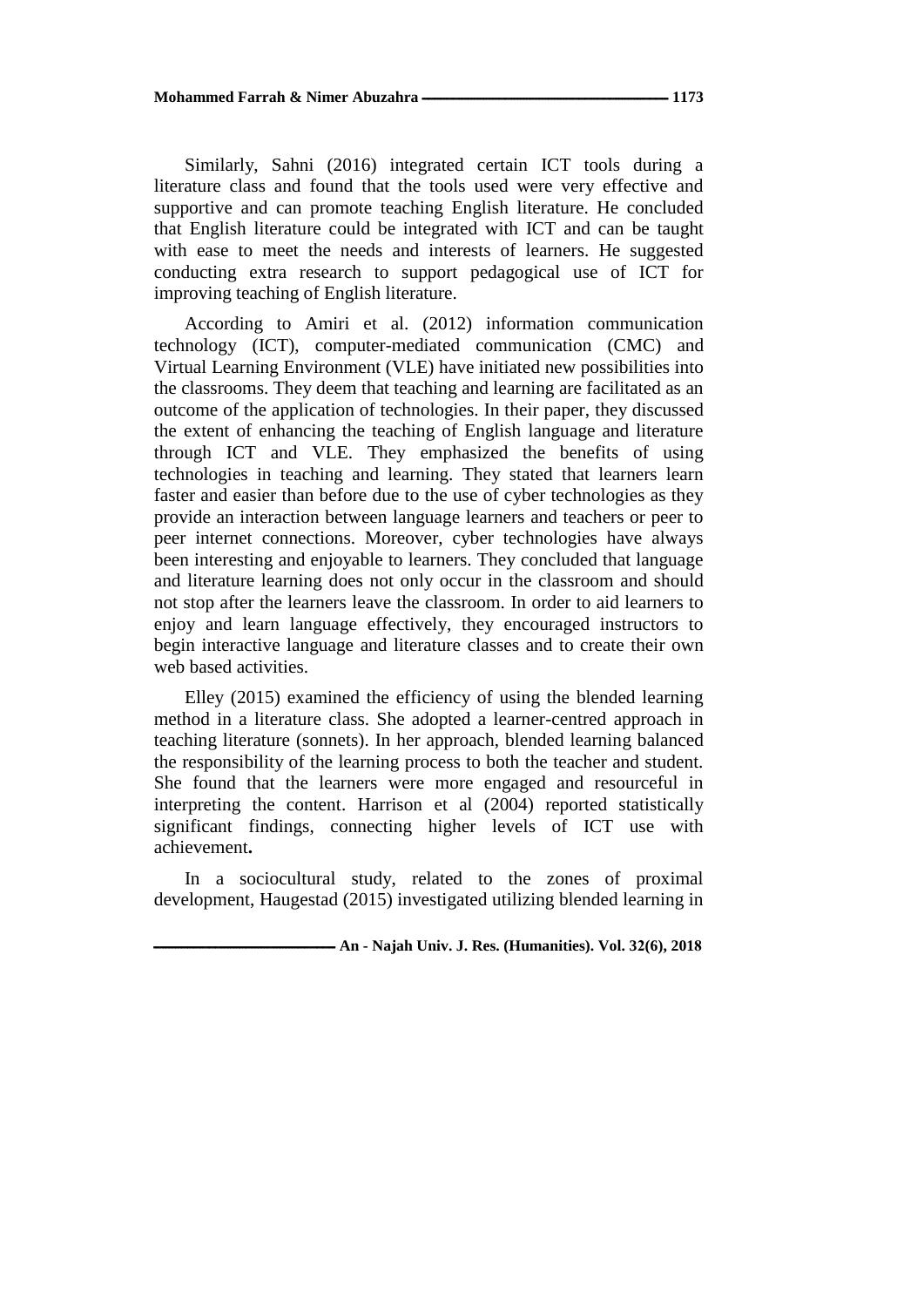a course of English Literature and Culture with the aim of examining how the use of blended learning may promote and encourage learning. He pointed out that blended learning is motivating and engaging to learners. It also has the potential of challenging and developing learning in some fields and in collaborative environments. Thus, the zone of proximal development (Vygotsky, 1962) is expanded in this computermediated communication practice, due to the social interaction that took place. In his study, blended learning was examined, Haugestad (2015) demonstrated that students increase their learning and knowledge by taking part in digital activities where they over time relate and collaborate. He concluded that his study aided him to attain more insight into how learners increase their motivation and abilities to learn English and English literature in a blended classroom.

Bellows (2017) in an article entitled "An Experiment in Blended Learning: Bringing Poetry in America for Teachers into My Classroom" described her experience in teaching "Poetry in America for Teachers: The City from Walt Whitman to the popular culture, Hip Hop, in a blended course. She organized her class with the intent to analyze the course content at a deeper, more interactive level. She referred to her experience as an organic process that stretched her students' fantasy towards the sky and made the work less arduous, less frustrating, and more enjoyable.

In summary, the reviewed literature provides strong evidence that use of blended learning can increase learners' motivation and level of interest and thus support learning and teaching and improve the ability of students to learn effectively; support learning accomplishment; maximize collaboration and interaction among learners; and provide support to reducing the challenges faced by some learners.

## **Methodology**

The present section discusses the population, research instruments, and development of the questionnaire, the questionnaire content validity and its reliability, course material and the procedure of the study.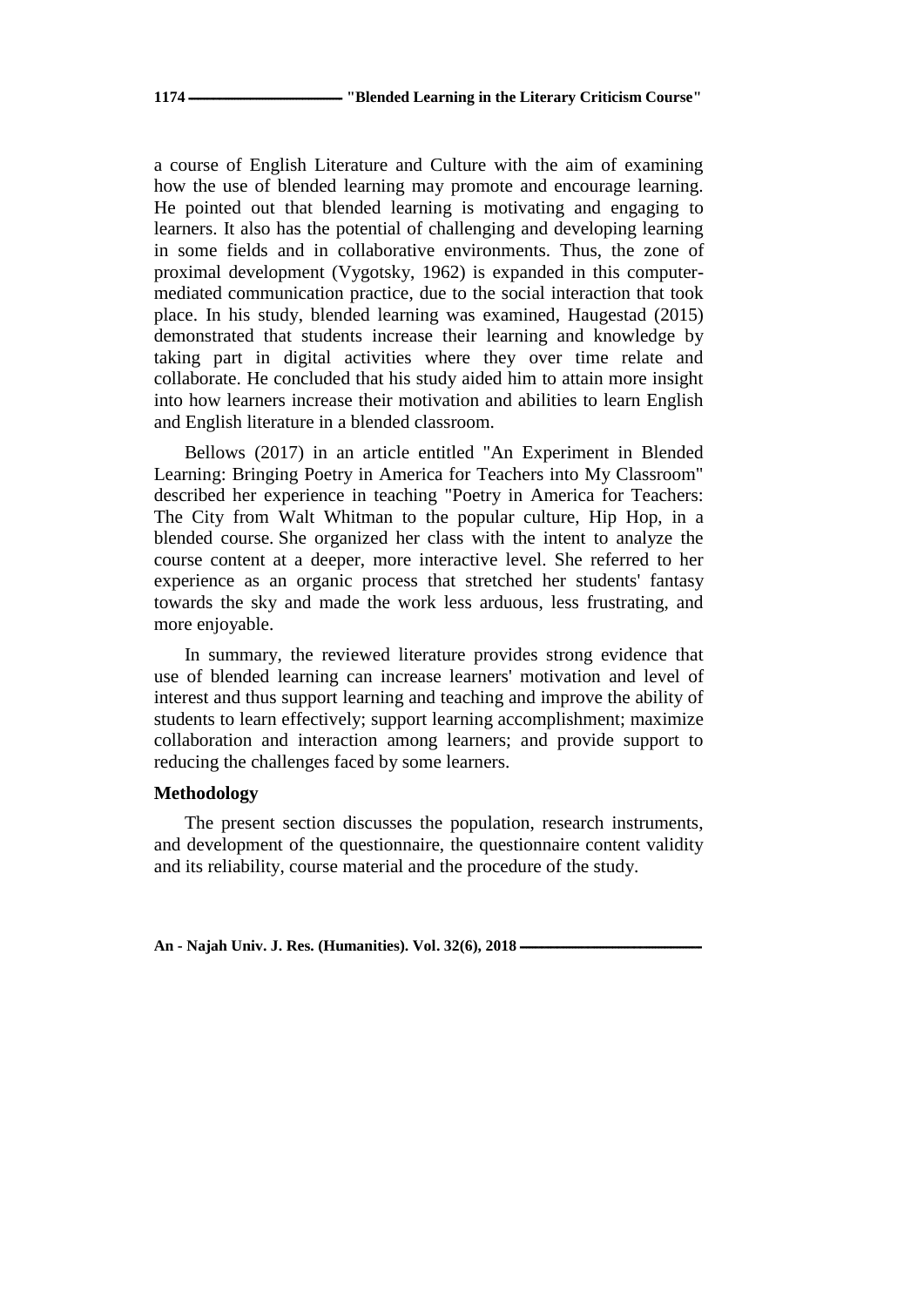## **Population**

The population in this study involved sixty Hebron University English majors enrolled in the first semester of the academic year 2015/16. The participants are in the third and fourth year of their study. There were two groups of participants registered for the same Literary Criticism Course and distributed over two sections; one experimental and the second is control. The experimental group comprised 31 students and the control 29 students. It is worth mentioning that both groups shared the same instructor.

### **Research Instruments**

In order to fulfill the aforementioned objectives and to reveal the influence of the program on the attitude and the performance of the students, two research instruments were used in this study; specifically, the researchers used pre and post questionnaires (see Appendix  $A \& B$ ) and pre and post-tests (see Appendix C and D). The pre and post questionnaires included statements that examine the students' attitudes towards blended learning. The pre questionnaire is intended to ensure that the students in the control group and the experimental group hold almost similar attitude towards blended learning. The post questionnaire aims to see whether there are significant statistical differences in the attitude of the students after the intervention. Additionally, the pre and post tests were carried out. The pre-test aimed at examining if there are any significant differences in the students' competence before starting the blended course. The post-test, however, aimed to see if there are any significant differences or improvement in the groups' performance after the intervention. The questionnaires were developed in consultation with an expert from the Faculty of Education. Detailed description for the instruments is presented below:

#### **The Questionnaires**

There were two questionnaires: a pre-treatment questionnaire (see Appendix A) and a post-treatment questionnaire (see Appendix B). Both used a 5-point Likert scale (5 = *strongly agree*, 4 = *agree*, 3 = *neutral*, 2 = *disagree*, 1 = *strongly disagree*). The pre and post questionnaires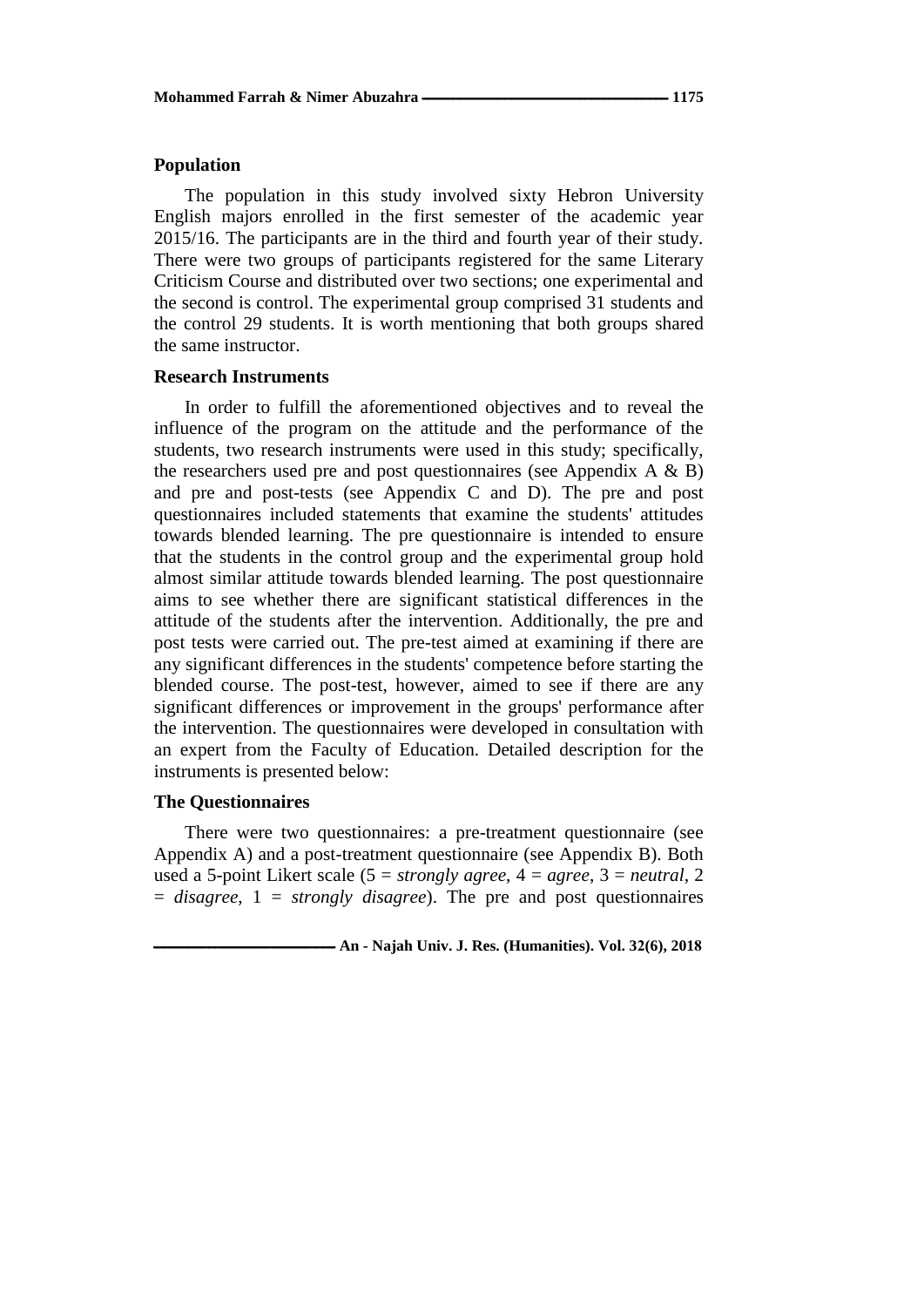consisted of twenty-five statements developed to prompt somehow relevant information about the learners' attitudes and expectations from the blended course.

## **Reliability of the Questionnaire**

The reliability coefficient of the questionnaire was tabulated. The analysis indicated an alpha coefficient of .90 and .92 respectively on the pre/post questionnaire indicating a very high degree of internal consistency, and therefore presenting a considerably reliable instrument.

## **The Course and the Material**

This course is a survey of the principles governing the creation, appreciation, and valuation of literature as they have developed over the centuries, especially as defined and redefined during the contemporary period.

## **Objectives**

- 1. To study the works of specific major critics through the ages.
- 2. To study major critical literary theories and apply them when reading, writing and analyzing literature.
- 3. To examine the literary components of various genres styles, using critical thinking.
- 4. To emphasize the technical skills of reading, writing and analyzing literary works**.**

The course begins with a survey of major figures in the development of a critical theory of literature. The emphasis will be on the careful reading of primary theoretical texts, with attention as well to historical and social contexts. This survey will include Plato, Aristotle, Sidney, Dryden, Johnson, Wordsworth, Emerson, Arnold and Eliot. Also, there will be reflection on critical approaches to literature such as, the traditional, the formalistic, the mythological and archetypal, the exponential and others.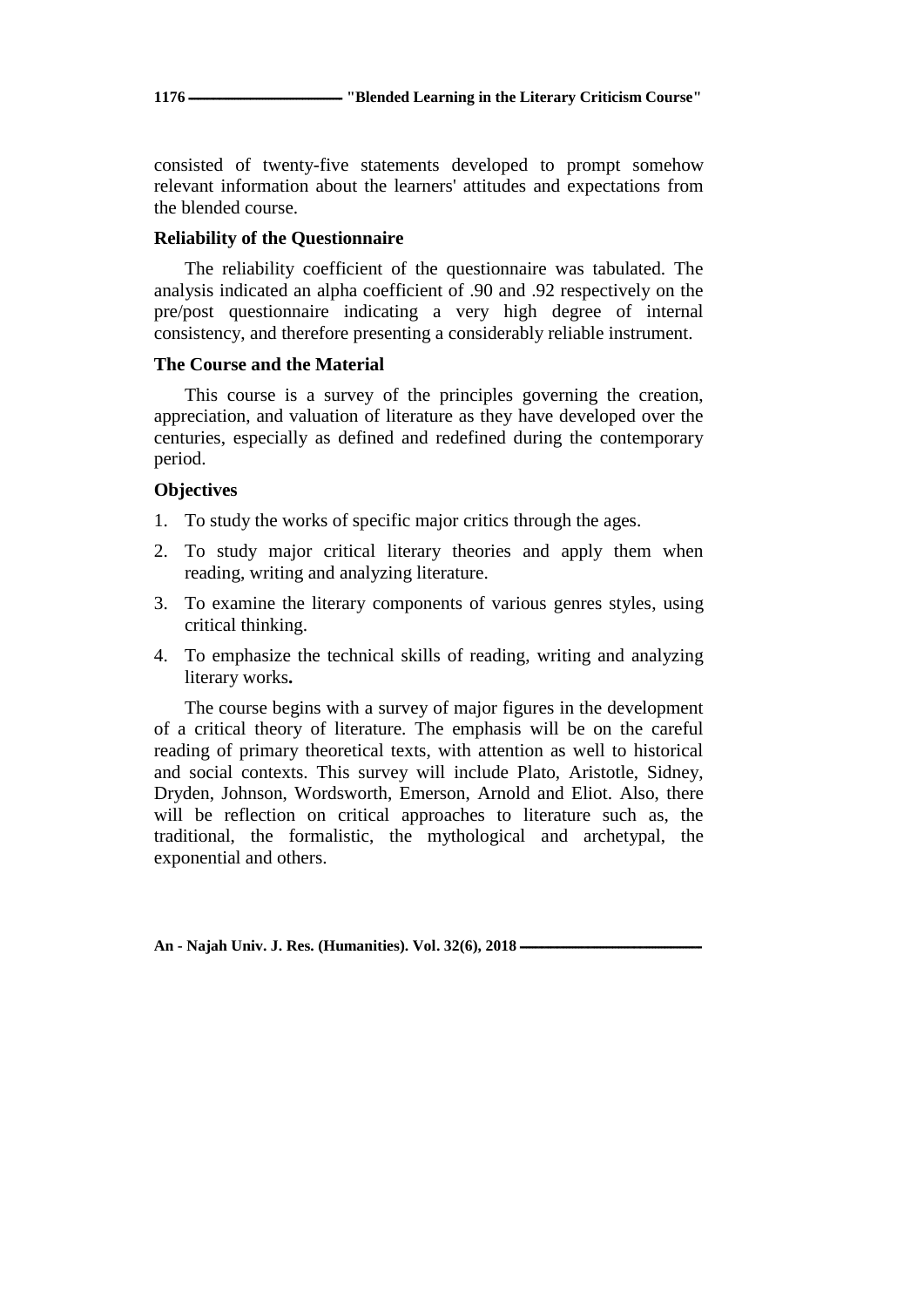## **The Procedure of the Study**

The duration of the course is one academic semester or 14 weeks. The classes meet twice a week and the duration for each session is 75 minutes. Students were asked to read the given assignments and to pay specific attention to the era, philosophical, historical and cultural approaches to the text assigned. Also, they were to blog and to post their questions, views and comments in a very specific time agreed upon during class. Their comments should exceed a hundred words and all of them are required to blog and post their comments. In the meantime, the instructor will interact with groups and post assignments, responses and explanations to certain comments by students.

## **The Tests**

Two tests were used in the study: a pre-test and a post-test (see Appendix C and D). As mentioned before, the pre-test aimed at identifying if there are any significant differences in the students' performance before starting the blended course. The post-test, however, is oriented towards examining any significant differences or improvement in the groups' performance after joining the blended course. A t-test was carried out to ensure that the students in the experimental and control groups have the same attitudes towards the online learning platform (Moodle) in the Literary Criticism course. This was carried out using the pre-questionnaire. The results are shown in Table 1.

**Table (1):** t-test for Equality of Means.

|         | Group                   | M       | <b>SD</b>                  |          | df | Sig.  |
|---------|-------------------------|---------|----------------------------|----------|----|-------|
|         | Attitude   Experimental |         | $31 \mid 3.42 \mid .38753$ | $-1.240$ | 58 | 0.220 |
| $Pre-O$ | Control                 | 29 3.59 | .60016                     |          |    |       |

The t-test reveals that the students in the two groups (experimental and control) have almost the same attitudes towards the Online Learning Platform (Moodle) in the Literary Criticism course as shown in Table 1 and no significant differences at  $\alpha$  = 0.05 were found.

Similarly, in order to ensure that the two groups (experimental and control) possess similar linguistic and content knowledge, a pre-test was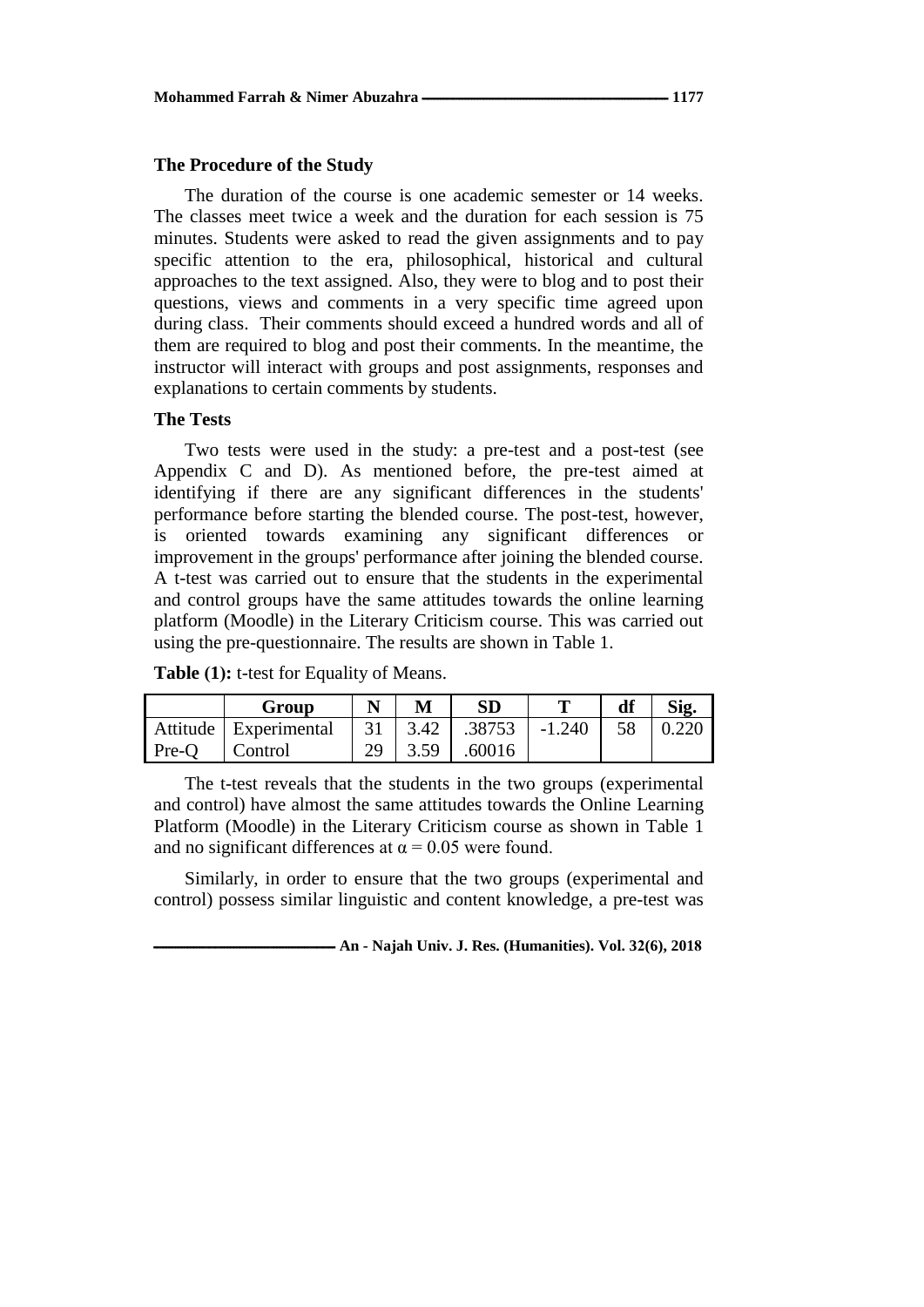implemented to ensure that the two groups were equivalent competencewise as shown in Table 2.

|      | Group        | N  |       |         | π    | df | Sig.  |
|------|--------------|----|-------|---------|------|----|-------|
| Pre- | Experimental |    | 29.74 | 6.52159 | .802 |    | 0.426 |
| Test | Control      | 29 | ററ    | 3.88600 |      |    |       |

Table (2): t-test for Equality of Means.

As seen in Table 2, the two groups (experimental and control) have almost similar linguistic and content knowledge. This means that the two groups have the same level of competence before starting theblended course.

## **Results**

In this section, the results of the post questionnaire are presented and discussed followed by the results of the post-test.

## **Results of the Post-Questionnaire**

The following section aims at answering the first question of the study as reflected in the post-questionnaire.

# **1. Are there statistically significant differences in the attitudes of the students in the control group and the experimental group?**

A t-test was carried out to determine change over the fourteenweek treatment period in the attitude of the students in the experimental and control attitudes towards the Online learning Platform (Moodle) in the Literary Criticism course. This was carried out using the postquestionnaire. The results are shown in Table 3.

|                | Group                        |    | M                                           | <b>SD</b>                             | т | df | Sig.         |
|----------------|------------------------------|----|---------------------------------------------|---------------------------------------|---|----|--------------|
|                | Attitude   Experimental   31 |    | $\begin{array}{c} \boxed{3.88} \end{array}$ | $\mid .26723 \mid 5.786 \mid 58 \mid$ |   |    | $\mid$ 0.000 |
| Post-O Control |                              | 29 | 3.19                                        | .58987                                |   |    |              |

**Table (3):** t-test for Equality of Means.

Table 3 reveals that there are statistically significant differences at  $(\alpha = 0.005)$  found on the attitudes towards the Online Learning Platform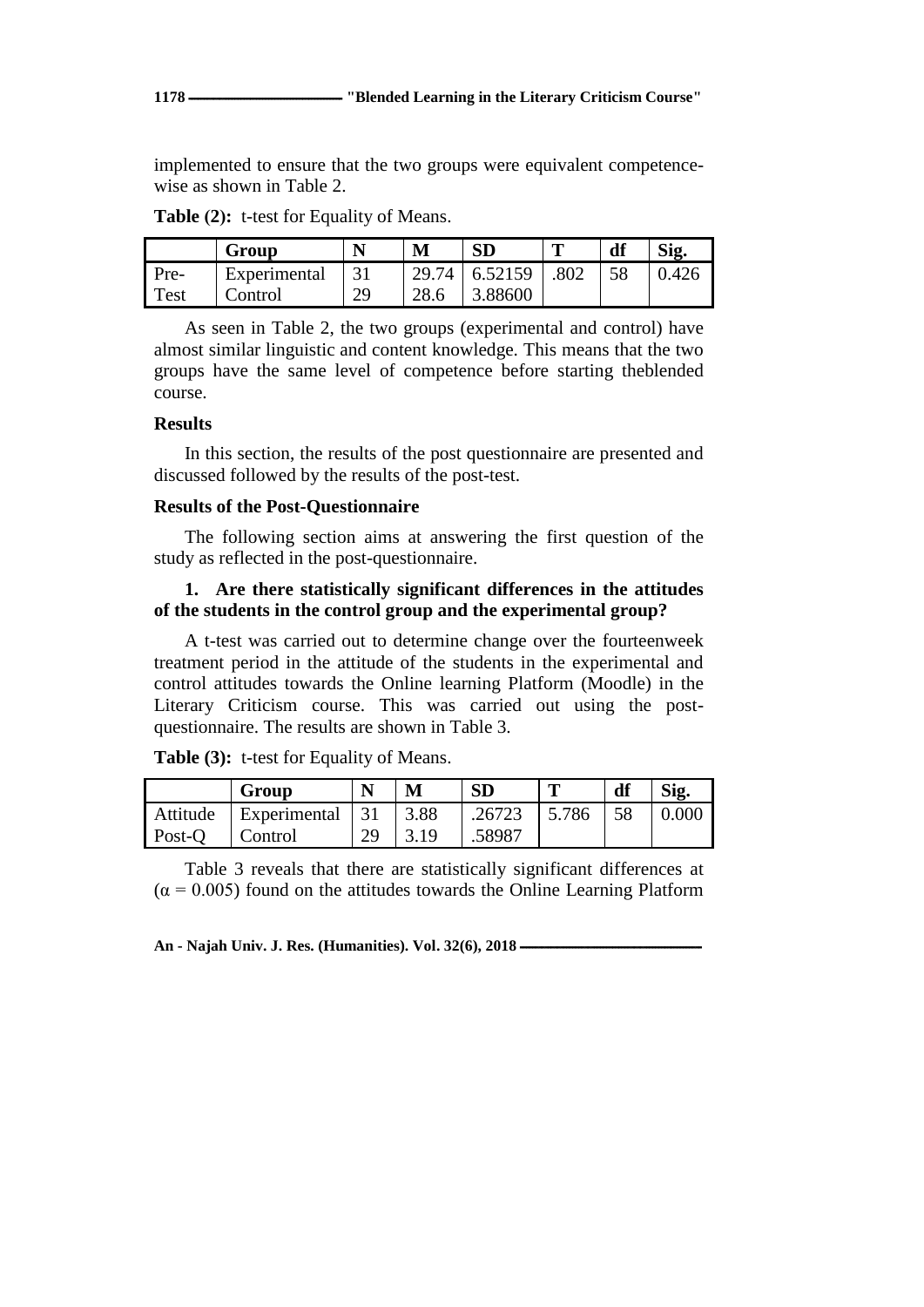(Moodle) in the Literary Criticism course favoring the experimental group.

# **2. Are there statistically significant differences in the performance of the students in the control group and the experimental group?**

The goal was to decide whether there is an improvement in students' performance by the end of the semester. This was done by a post-test to determine whether there are statistically significant differences in the performance of the students in the control group and the experimental group. For this, a *t-test* on the difference between the mean pre-test and post-test scores for both groups was used as shown in Table 4.

**Table (4):** t-test for Equality of Means.

|       | Group        |    | M     | <b>SD</b>      | m     | df | Sig.  |
|-------|--------------|----|-------|----------------|-------|----|-------|
| Post- | Experimental | 31 |       | 33.84 2.89939  | 3.113 | 58 | 0.000 |
| test  | Control      | 29 | 31.20 | $\mid$ 3.62904 |       |    |       |

Table 4 reveals, there are statistically significant differences in students' performance at  $(\alpha = 0.005)$  on the post-test favoring the experimental group.

# **3. What are the attitudes of Hebron University students toward using technology in Literary Criticism course?**

In order to answer the above question, descriptive statistics were calculated to examine the views towards online collaborative activities as perceived by the respondents. See Table (5) for the calculated means of items and their standard deviation for each statement.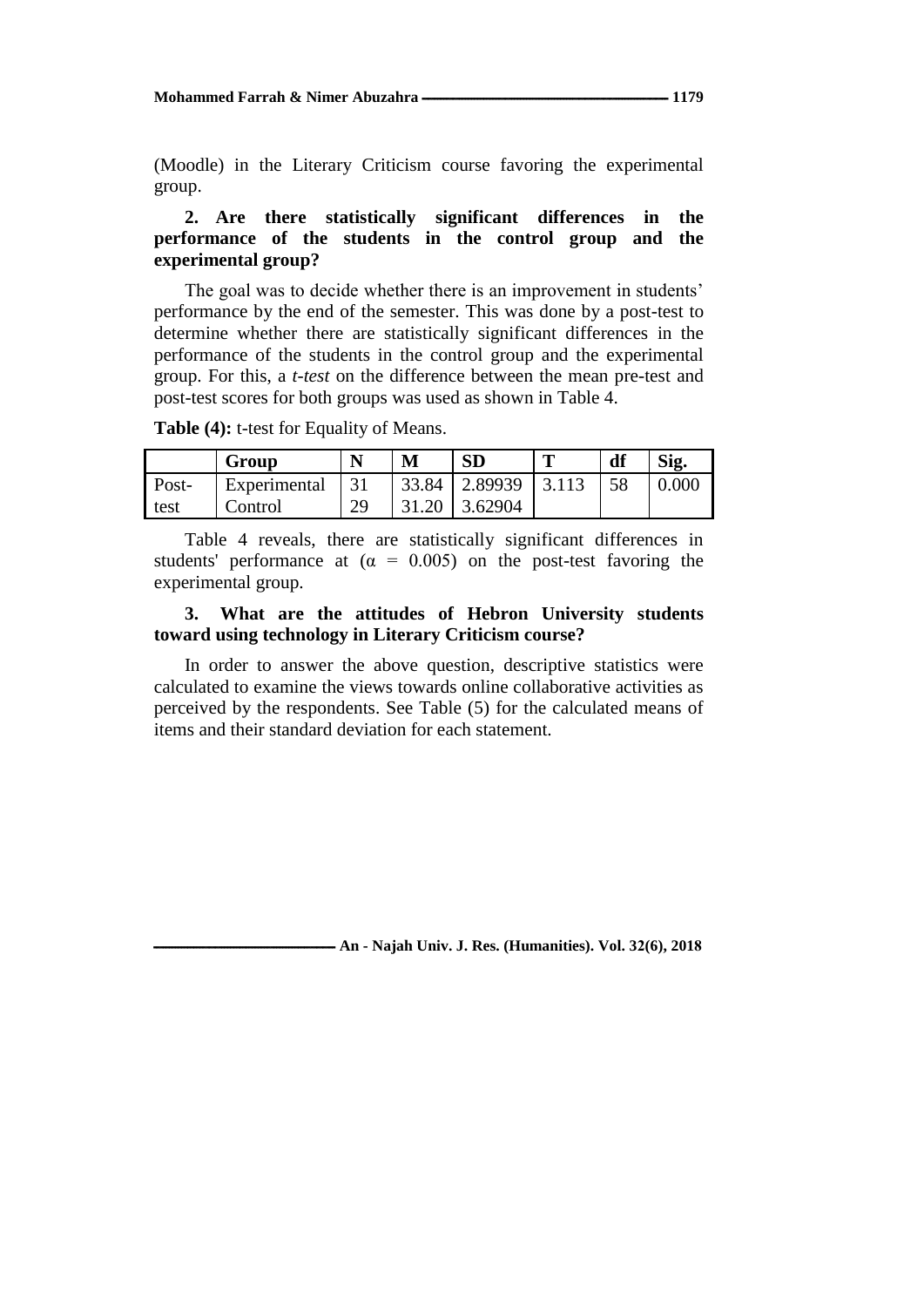| N <sub>0</sub>  | <b>Statement</b>                                       | M                 | <b>SD</b> |
|-----------------|--------------------------------------------------------|-------------------|-----------|
|                 | The online learning platform (Moodle)                  |                   |           |
| $\overline{7}$  | motivated me to have a greater responsibility –        | $\overline{4.30}$ | 0.60107   |
|                 | for myself.                                            |                   |           |
| $\overline{1}$  | fostered exchange of knowledge, information &          | 4.25              | 0.71842   |
|                 | ideas.                                                 |                   |           |
| $\overline{11}$ | increased the quality of collaboration.                | 4.22              | 0.65089   |
| 13              | improved my skills and competence.                     | 4.20              | 0.47292   |
| $\overline{5}$  | stimulated my critical thinking skills.                | 4.18              | 0.68313   |
| $\overline{9}$  | gave me the opportunity for social interaction.        | 4.15              | 0.68313   |
| $\overline{2}$  | through (Moodle), my peers provided me with            | 4.12              | 0.65746   |
|                 | useful feedback.                                       |                   |           |
| 6               | enriched my creativity.                                | 4.10              | 0.54674   |
| 10              | allowed me to appreciate others' opinions.             | 4.10              | 0.54674   |
| $\overline{12}$ | allowed me to get effective feedback from my           | $\overline{4.10}$ | 0.60464   |
|                 | instructor.                                            |                   |           |
| $\overline{4}$  | made problem-solving easier.                           | $\overline{4}$    | 0.57361   |
| 8               | enhanced my communication skills.                      | $\overline{4}$    | 0.62905   |
| 20              | was effective in uploading assignments.                | $\overline{4}$    | 0.51222   |
| 25              | helped me to reflect on what I learn.                  | $\overline{4}$    | 0.51222   |
| $\overline{3}$  | strengthened knowledge retention.                      | 3.98              | 0.59749   |
| 14              | overall, the Online learning Platform (moodle)         | 3.95              | 0.59749   |
|                 | was a worthwhile experience.                           |                   |           |
| $\overline{15}$ | enhances my computer literacy.                         | 3.95              | 0.59749   |
| 18              | was a convenient tool for meaningful learning.         | 3.90              | 0.65089   |
| 21              | provided me access to information and learning         | 3.78              | 0.39622   |
|                 | material.                                              |                   |           |
| 19              | was consistent with language/literature learning       | 3.70              | 0.71842   |
|                 | courses.                                               |                   |           |
| 23              | motivated me to study hard through using               | 3.70              | 0.65418   |
|                 | educational<br>like<br>resources<br>videos,<br>various |                   |           |
|                 | pictures, educational links etc.                       |                   |           |
| 17              | should be encouraged.                                  | 3.70              | 0.762     |
| 24              | strengthened my personal attributes and abilities.     | $\overline{3.65}$ | 0.71692   |
| $\overline{22}$ | made me enjoy learning English.                        | 3.65              | 0.78288   |
| $\overline{16}$ | was a waste of time.                                   | 2.38              | 0.71542   |

**Table (5):** Means and standard for all items in the questionnaire.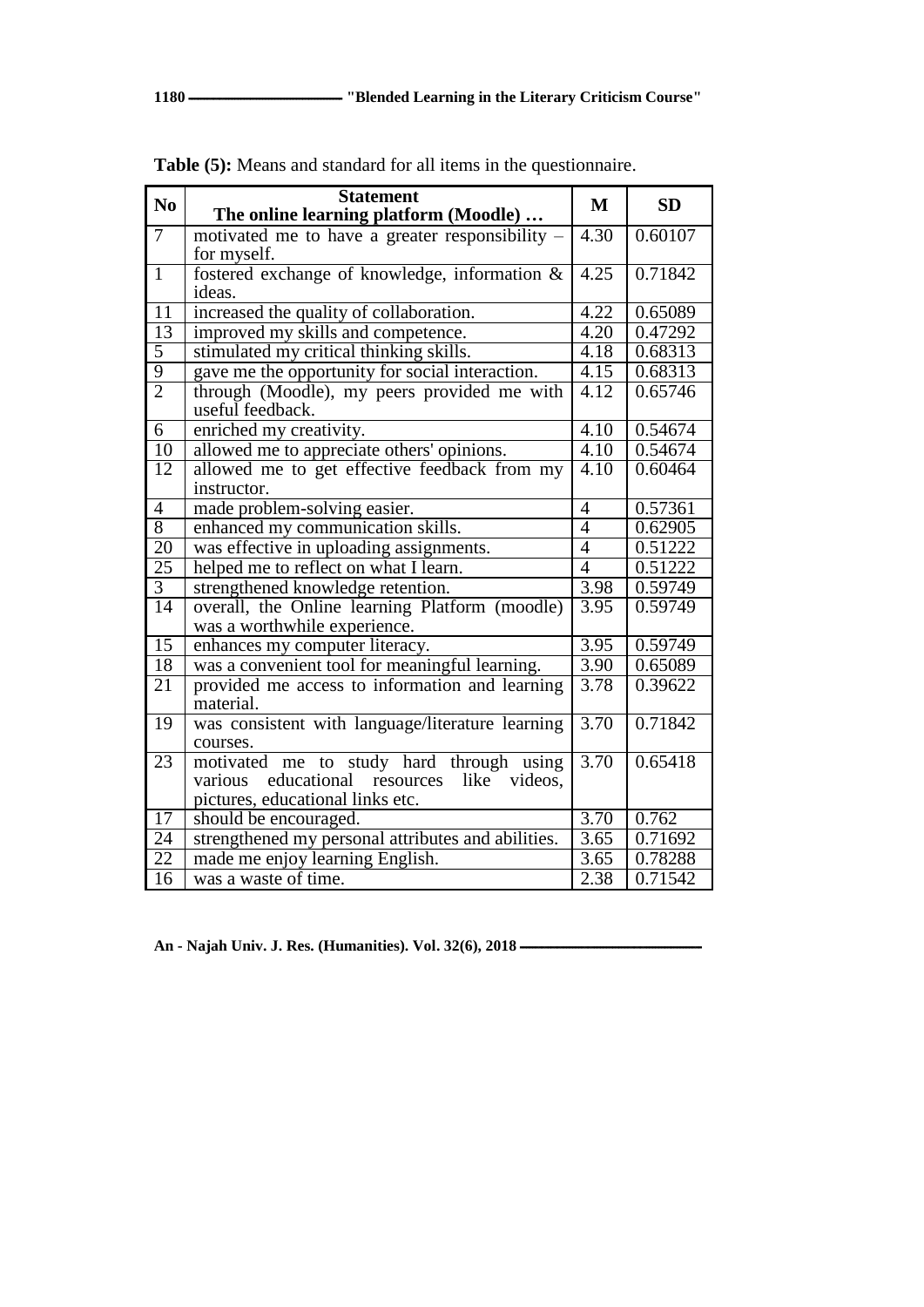Table 5 reveals that learners show very positive attitudes toward using the online learning process in learning literary courses.

### **Discussion**

The results of the study show that the learners are satisfied with the online learning experience. This is illustrated through most of the items that received high ratings with item 7 getting the highest rating  $(m=4.30)$ . It is followed by items,  $1, 11, 13, 5, 9, 2, 6, 10,$  and  $12$  that had a very high agreement among the respondents. This means that the experience motivated the learners to have a certain responsibility; increased the quality of collaboration among them and gave them the opportunity for social interaction and fostered exchange of knowledge, information and ideas. Moreover, the results indicate that the experience improved their skills, competence and their critical thinking ability. Additionally, the experience helped learners to receive useful and effective feedback from their peers as well as their instructor, and this allowed them to appreciate others' opinions and contributed to their creativity.

There are other items that received high level of agreement among respondents. These items are 4, 8, 20, 25, 3, 14, 15 and 18. This means that the learners believe that the experience made their problem-solving skills easier and enhanced their communication skill. Moreover, the blended environment helped them in uploading assignments and assisted them to reflect on what they learn and to strengthen knowledge retention. As a result, they considered it a convenient tool for meaningful learning andfor enhancing their literacy in computer use. Finally, they considered it a valuable experience.

The items that gained a moderate agreement are 21, 19, 23, 17, 24 and 22. This means that the online environment provided them access to information and learning material and is consistent with language/ literature learning courses. Moreover, it encouraged them to be more focused on their learning process through using various educational resources like videos, pictures, educational links etc.; strengthened their personal attributes and abilities and made them enjoy learning English

**ـــــــــــــــــــــــــــــــــــــــــــــــــــــــــــ An - Najah Univ. J. Res. (Humanities). Vol. 32(6), 2018**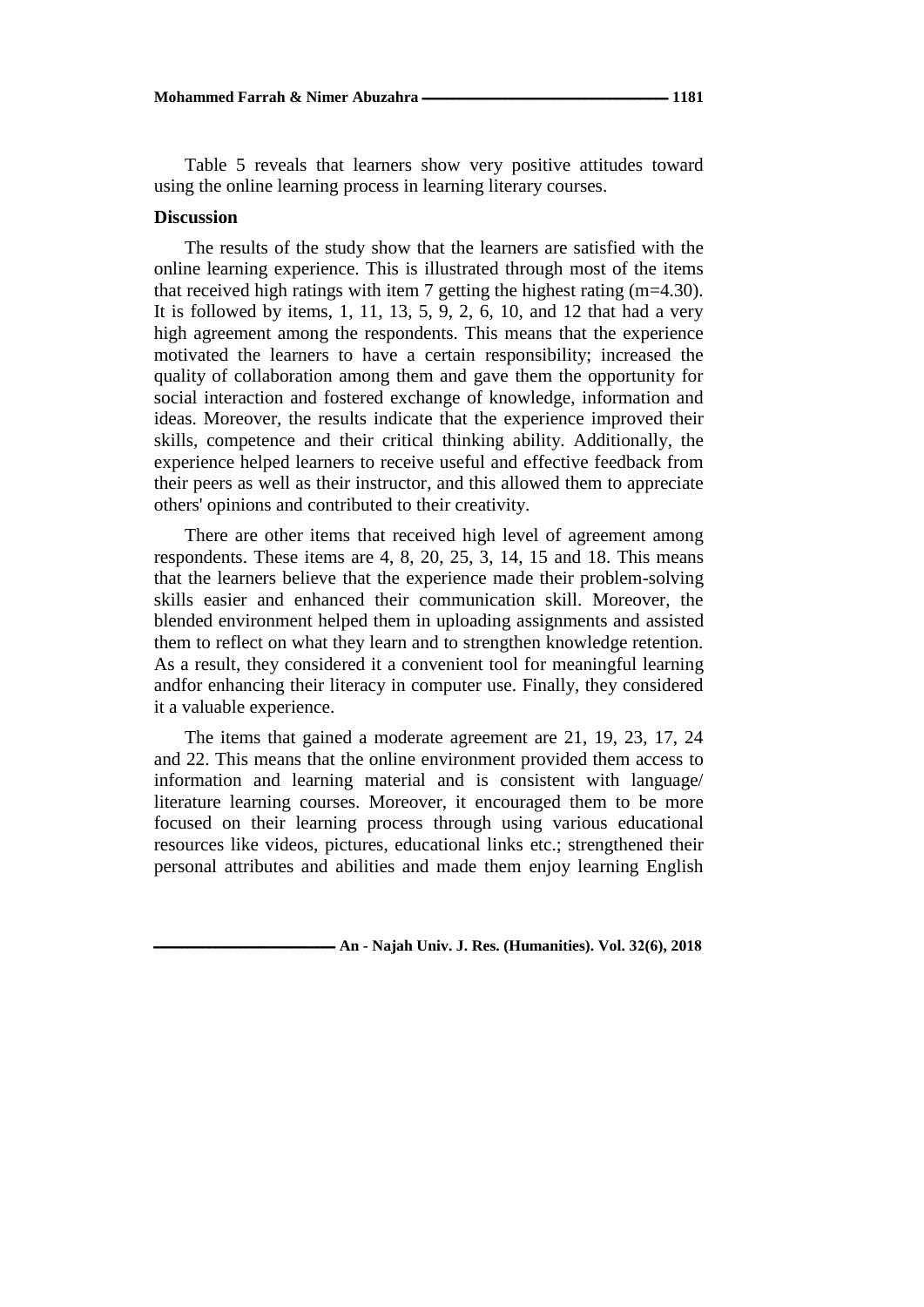and thus they held the opinion that such experiences should be encouraged.

Regarding item 16 (*is a waste of time*), it gained the least a agreement. This is a very positive point, for it means that the respondents do not agree that the online experience is useless. This is evidentin the high agreement with the other items, where they found the experience to be motivating, enjoyable and worthwhile.

The findings of this study reveal that blended course have solid advantages. This is in agreement with a number of studies. For example, O'Leary (1998: 23) points that technology "helps learners to have control over the learning process." Codde (2006) emphasizes that learning is most active when it occurs as a result of a *collaborative* effort. Field (2005) stresses that effective learning takes place when the teacher communicates effectively with his students and gives them timely and appropriate *feedback*. This is in agreement with Brown (2000: 7) who stated that "students need to be able to look with new eyes at the work they have undertaken, to understand the reasons by which assessment decisions have been made and to look for ways of remedying defects and supplying omissions.'' Likewise, Francis (2012) deemed that while we are moving from teacher-centered to learner-centered approaches to teaching and learning, learners should have great *responsibility* for their learning.

Moreover, the results of the study is in coordination with Sahni (2016) who concluded that English literature could be integrated with ICT and can be taught with means to meet the needs and interests of learners. Similarly, it is in agreement with Amiri et al. (2012) who stated that learners learn faster and easier than before in an interesting and enjoyable way as they are encouraged to begin interactive language and literature classes and to create their own web based activities. Finally, it is in agreement with Philip and Nicholls (2007) who concluded that such online courses can be as engaging, interesting, and innovative as any course designed for more traditional settings.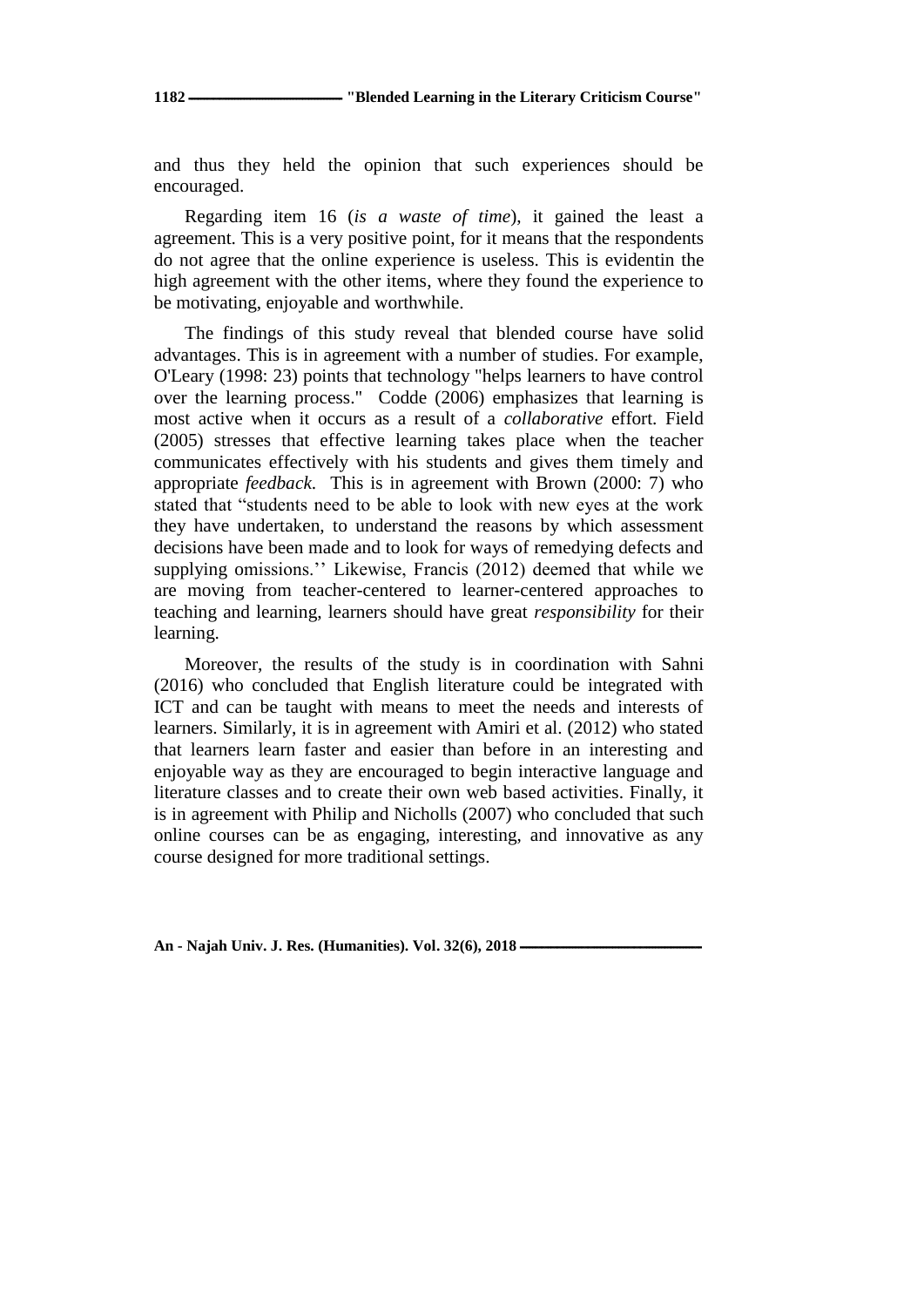## **Conclusion and Recommendations**

Online learning and technological resources enable learners to have a comprehensive scope for the learning process in the foreign language classroom, as they facilitate a multidisciplinary perspective on learning and open new opportunities which technology offers to education in general and to the literary criticism course in this study in particular. As the study revealed, technological resources have the potential to present an added beneficial effect by providing the motivation for further research to take place in this challenging, yet fascinating learning environment. They offer learners more responsibilities and improve the quality of collaboration among them and offer the opportunity for social interaction and foster exchange of knowledge, information and ideas, thus bringing increased levels of spreading and sharing of knowledge. In addition, online resources frame the nature of communication and collaboration between the learners on the one hand, and between them and their instructors on the other. Consequently, they receive effective feedback from their peers as well as their instructor and this allows for appreciation of others' opinions. The study also explored the perceptions of the learners toward the usage of the online learning Moodle in the Literary Criticism Course. Most of the respondents expressed their satisfaction and agreed that technology is beneficial. Based on the results of this study, the two researchers recommend the following:

- 1. Similar studies should be carried out on utilizing technological tools in teaching English literature courses and other courses at other Palestinian universities.
- 2. The English Department should encourage English majors to establish their own websites, whereby they share their experiences and discuss their difficulties.
- 3. English language instructors should use online technological resources for a range of objectives.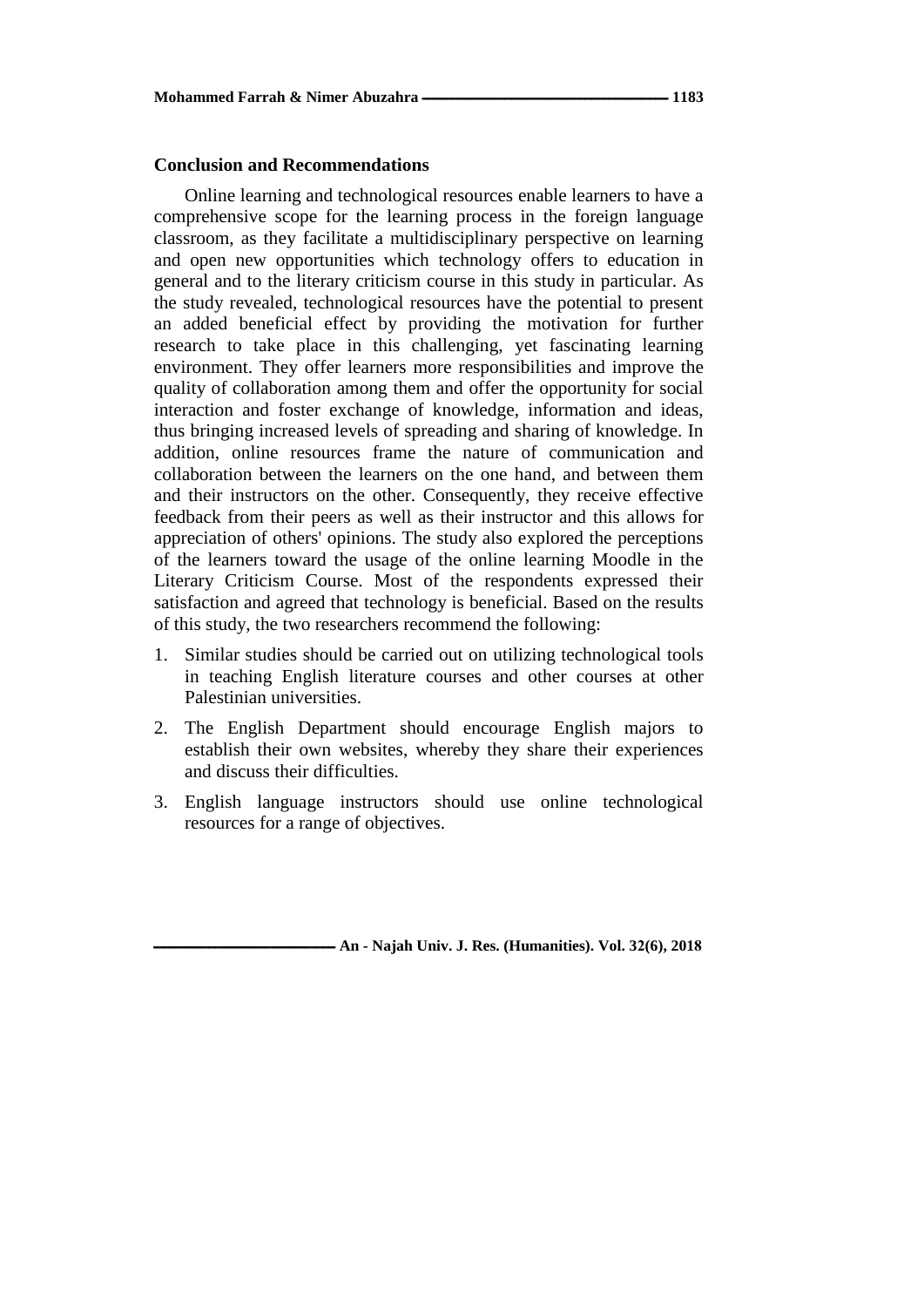# **References**

- − Abuzahra, N. & Farrah, M. (2016). Using short stories in the EFL classroom. *IUG Journal of Humanities Research. 24*(1), pp. 11-42.
- − Amiri, E., Hashemy, S. A., & Hayati, D. (2012). A study of the application of digital technologies in teaching and learning English language and literature. *International Journal of Scientific & Technology Research. 1*(5) June 2012*.*
- Beetham, H., McGill, L., & Littlejohn, A. (2009). Thriving in the  $21<sup>st</sup>$ century: Learning Literacies for the Digital Age.
- − Bellows, K. (2017). *An experiment in blended learning: Bringing poetry in America for teachers into my classroom*. Retrieved from: http://www.poetryinamerica.org/an-experiment-in-blended-learningbringing-poetry-in-america-for-teachers-into-my-classroom/
- − Boelens, R., Van Laer, S., De Wever, B., & Elen, J. (2015). *Blended learning in adult education: towards a definition of blended learning*. Retrieved from<https://biblio.ugent.be/publication/6905076>
- − Bowyer, J. & Chambers, L. (2017). *Evaluating blended learning: Bringing the elements together*. Retrieved from: [http://www.cambridgeassessment.org.uk/Images/375446-evaluating](http://www.cambridgeassessment.org.uk/Images/375446-evaluating-blended-learning-bringing-the-elements-together.pdf)[blended-learning-bringing-the-elements-together.pdf](http://www.cambridgeassessment.org.uk/Images/375446-evaluating-blended-learning-bringing-the-elements-together.pdf)
- Brown, A., & Voltz, B. (2005). Elements of effective e-Learning design. *The International Review of Re-search in Open and Distance Learning, 6*(1). Retrieved from http://www.irrodl.org/index.php/irrodl/article/view/217.
- − Brown, S. (1999). *Institutional strategies for assessment*. In Brown. S. and Glasner. A. (Ed.) (1999). Assessment Matters in Higher Education. Choosing and Using Diverse Approaches. Buckingham. Open University Press. pp. 3-1.
- − Cameron, L. (2001). *Teaching languages to young learners*. Cambridge: Cambridge University Press.

An - Najah Univ. J. Res. (Humanities). Vol. 32(6), 2018 -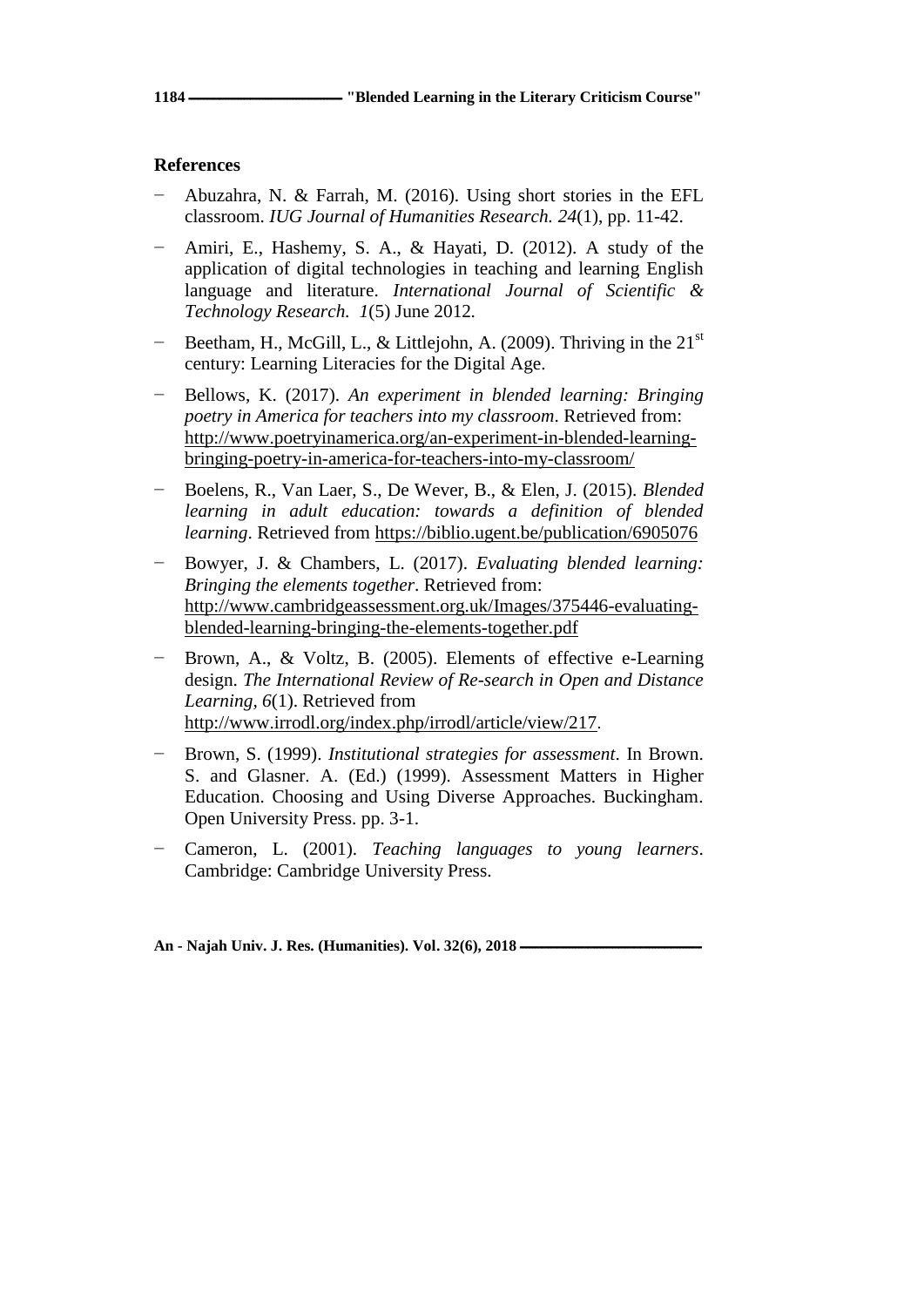- − Carol. A, C. (1998) Multimedia call: Lessons to be learned from research on Instructed SLA. *Language Learning and Technology, 2*(1), 22-3
- − Codde, J. R. (2006, August). Applying the seven principles for good practice in undergraduate education. Retrieved August 10, 2016, from: www.msu.edu/user/coddejos/seven.htm
- Elley R. A. Z. (2015). Using the blended learning method in a literature classroom: a case study on teaching sonnets. *Proceeding of the 2nd International Conference on Management and Muamalah 2015 (2nd ICoMM) 16th – 17th November 2015, e-ISBN: 978-967- 0850-25-2.*
- − Farrah, M. & Tushyeh, H. (2010). Enhancing the English Reading and writing skills of Palestinian English majors by using CALL. *Hebron University Research Journa*l, 5 (2), 259-282.
- Farrah, M. (2011). Online communication and enhancing language skills, motivation, and cultural understanding. *The AUC TESOL Journal (AUCTJ)*. Issue 2. Retrieved from: <http://www.aucegypt.edu/huss/eli/TESOL/issues/Pages/Home.aspx>
- Farrah, M. (2014). The role of demographic and personal variables on the Palestinian Students' perceptions of a blended learning English class. *An-Najah Univ. J. Res. (Humanities),28*(4), 993-1026.
- Farrah, M. (2015). Online Collaborative Writing: students' perception. *Journal of Creative Practices in Language Learning and Teaching (CPLT), 3*(2), 17-32.
- Field, R. M. (2005). Favourable Conditions for Effective and Efficient Learning in a Blended Face-to Face/ Online Method: Retrieved August 10, 2016, from [www.ascilite.org/conferences/brisbane05/blogs/proceedings/23\\_Fiel](http://www.ascilite.org/conferences/brisbane05/blogs/proceedings/23_Field.pdf) [d.pdf](http://www.ascilite.org/conferences/brisbane05/blogs/proceedings/23_Field.pdf)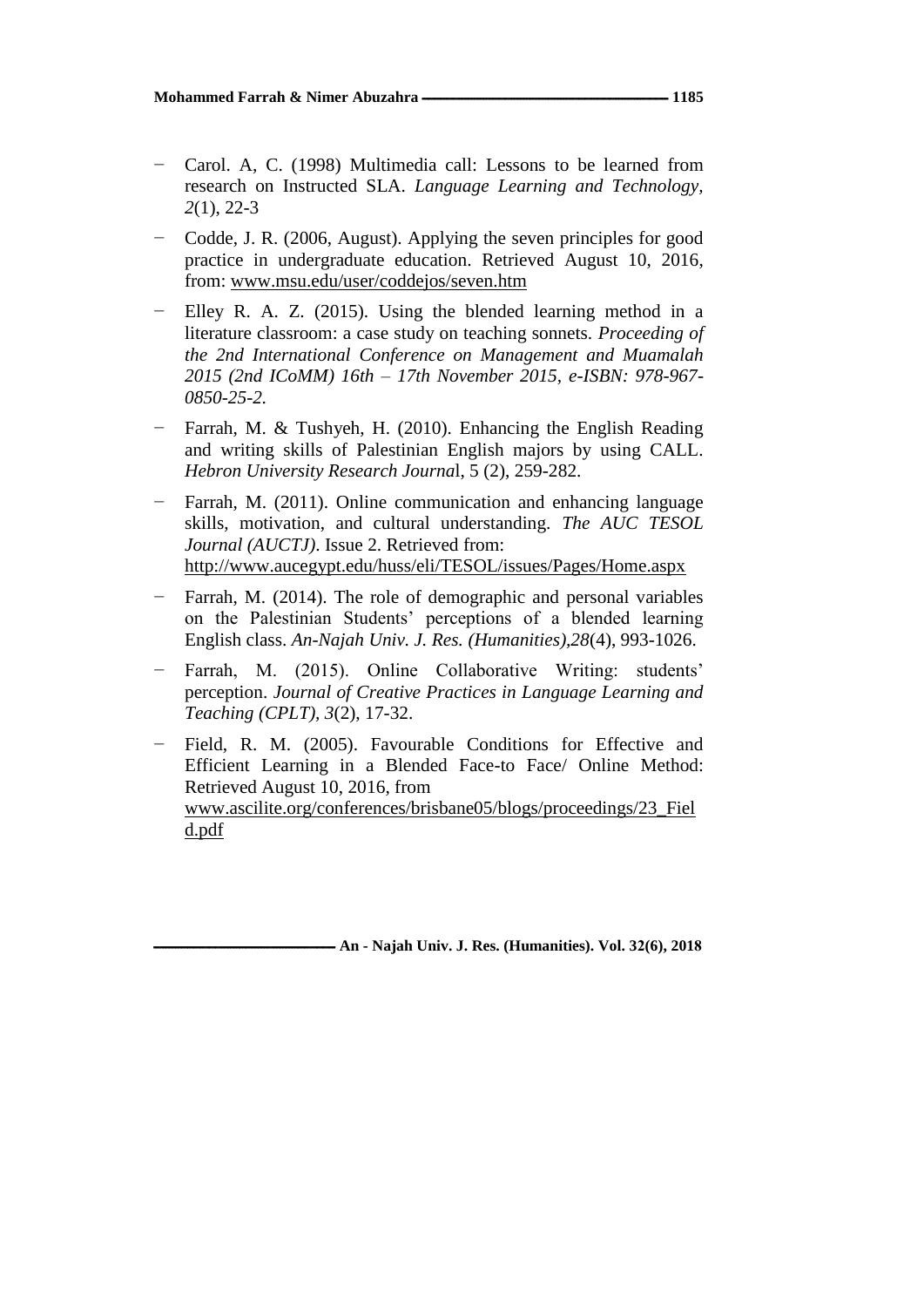- Francis, Jordan, M. (2012). Student regulated learning Roles and responsibilities for student motivation. Retrieved August 15, 2016, from: [http://www.westpoint.edu/cfe/Literature/Francis\\_12.pdf](http://www.westpoint.edu/cfe/Literature/Francis_12.pdf)
- − Garrison, D. R., & Vaughan, N. (2008). Blended Learning in Higher Education: Framework, Principles, and Guidelines. San Francisco: Jossey-Bass.
- − Harmer, J. (2001). *The practice of English language teaching*. London: Longman.
- − Harrison, C., Lunzer, E. A., Tymms, P., Taylor Fitz-Gibbon, C. & Restorick, J. (2004). Use of ICT and its relationship with performance in examinations: a comparison of the ImpaCT2 project's research findings using pupil-level, school-level and multilevel modelling data. *Journal of Computer Assisted Learning*, 20, 319–337.
- − Haugestad, A. (2015). Blended Learning in English Literature. Published MA thesis: The University of Bergen. Norway.
- − Helm, F. Guth, S. & Farrah, M. (2012). Promoting dialogue or hegemonic practice: Power issues in telecollaboration. *Language Learning & Technology16* (2): 103*-*127.
- − Higgins, S., Xiao, Z., Katsipataki, M., (2012). The impact of digital technology on learning: a summary for the Education Endowment Foundation.
- Jain, M. (2012). ICT as an aid in teaching English Literature and bridging the digital divide. *Bhatter College Journal of Multidisciplinary Studies, 2*, 2012.
- − Philip, R. & Nicholls, J. (2007). Theatre Online: The Design and Drama of E-Learning. *Distance Education, 28*(3), 261-279.
- − Krashen, S. (2007) Free voluntary web surfing. *The International Journal of Foreign Language Teaching*, *3*(1), 2-9.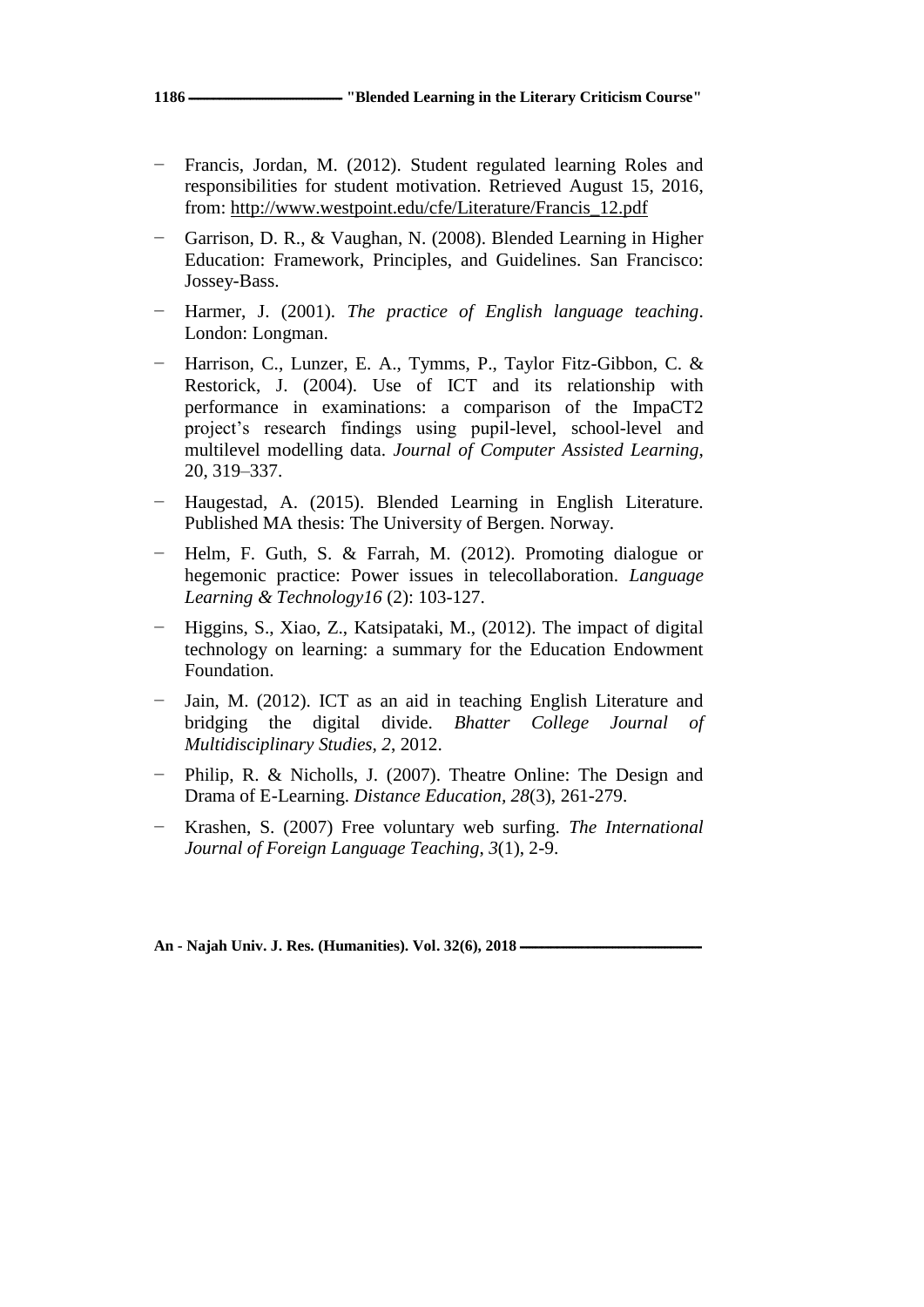- − Lazar, G. (1993). *Literature and language teaching: A guide for teachers and trainers.* Cambridge: Cambridge University Press.
- Liao, Y.k.C. (2007). Effects of Computer-Assisted Instruction on Students' Achievement in Taiwan: A Meta-Analysis. *Computers & Education, 48*(2), 216-233.
- − Nurulhady, E.F. (2010). Teaching drama with a combination of regular and online course: the use of online media in teaching literature. *<https://core.ac.uk/download/files/379/11733279.pdf>*
- − O'Leary, M. (1998) Review of technology-enhanced language learning. *Language Learning and Technology*, *1*(2), 20-22.
- − Pintrich PR. (2000). The role of goal orientation in self-regulated learning. In: Boekaerts M, Pintrich PR, Zeidner M, editors. Handbook of self-regulation. San Diego, CA: Academic; 451–502.
- Sahni, P. K. (2016). Teaching of English Literature with ICT: An Innovative Approach. *Bhartiyam International Journal of Education & Research*, 5(2), 30-38. <http://www.gangainstituteofeducation.com/june/poonam2march.pdf>
- − Sivapalan, S. & Wan Fatimah, W.A. (2010). A Web-Based Multimedia Approach to Literature in Malaysian Secondary Schools: Learners' Preferences. *European Journal of Social Sciences, 12*(3), 1-13.
- − Taha, A. M. & Ming, T. S. (2014). Exploring motivational design and motivation types facilitated by an online support system for learning literature. *GEMA: Online Journal of Language Studies*, *14*(2), 109-122.
- − Thorne, K. (2003). *Blended learning: How to integrate online and traditional learning*. London: Kogan Page.
- − Vygotsky, L. S. (1962). *Thought and Language.* Cambridge, MA: MIT Press.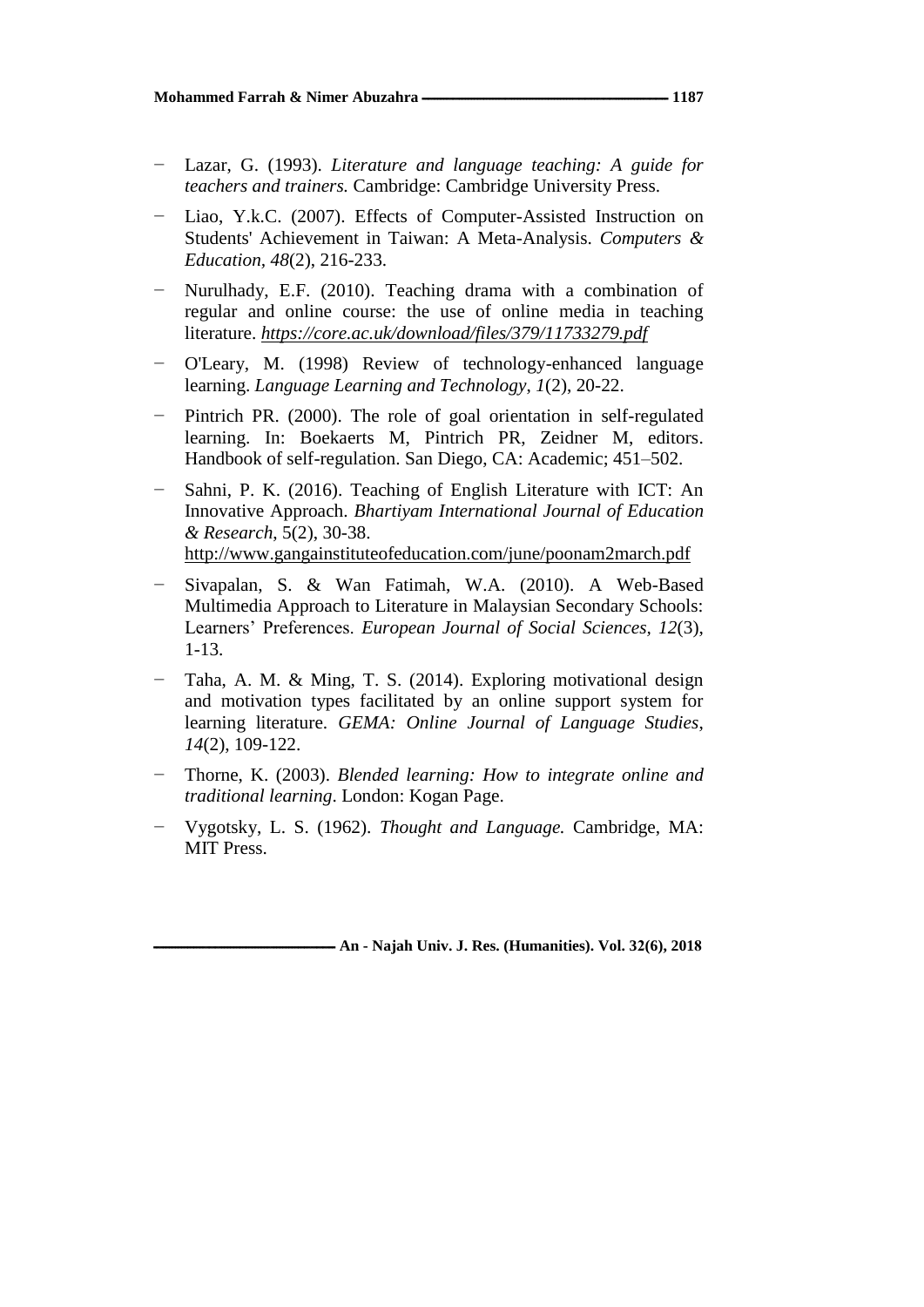- − Weinstein, C. E., Meyer, D., Husman, J. Van Mater Stone, G., McKeachie, W. (2006). Teaching students how to become more strategic and self-regulated learners Ch. 23 (pp. 300-317). In *McKeachie's teaching tips: Strategies, research, and theory for college and university teachers*. Boston: Houghton Mifflin.
- − Zainal, A. (2012). ESL teachers' use of ICT in teaching English literature: An analysis of teachers' TPCK. *Elsevier. Procedia-Social and Behavioral Sciences 34* (2012). 234 – 237.
- − Zamri, M., & NurAisyah, M. N. (2011). Teachers' perception towards the usage of multimedia application in the Malay language literature components. *GEMA Online ® Journal of Language Studies. 11*(3), 163-177.
- Zimmerman BJ. (2000). Attaining self-regulation: A social-cognitive perspective. In: Boekaerts M, Pintrich PR, Zeidner M, editors. Handbook of self-regulation. San Diego: Academic Press; pp. 13–39.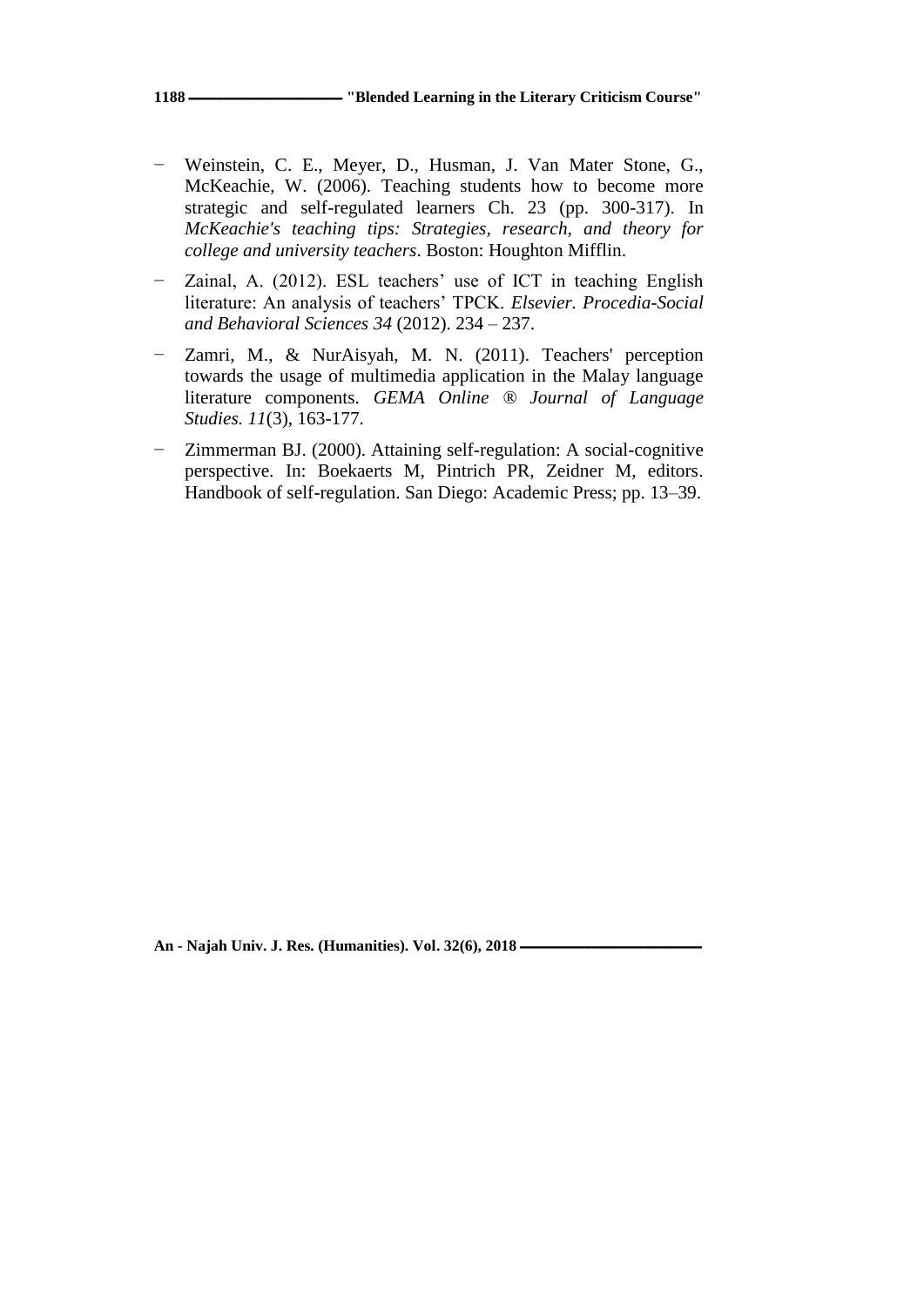#### **Appendix A: pre questionnaire**

The purpose of this questionnaire is to measure the students' attitudes towards online Platform (Moodle) in Literary Criticism class. Please read the statements carefully and answer PART I, and PART II. Your answers will be kept strictly confidential and anonymous.

**PART I:** Please, tick  $(\checkmark)$  the appropriate box.

| $A - \text{Gender}: \Box$ Female       | ∃ Male                            |                     |
|----------------------------------------|-----------------------------------|---------------------|
| <b>B-Year of study:</b>                | $\Box$ Third<br>$\sqcap$ Fourth . |                     |
| <b>C- Current GPA</b> : $\Box$ 60 – 69 | $\Box$ 70 – 79 $\Box$ 80-89       | $\Box$ 90 and above |

**PART II:** *Indicate the extent to which you agree or disagree with the following statements regarding your views about* online Platform (Moodle) in Literary Criticism class by putting a tick  $(\checkmark)$  in the appropriate box using the scale given below.

**Strongly Disagree Disagree Neutral Agree Strongly agree** 

|                | 5<br>$\mathfrak{D}$<br>3<br>4                                                                        |   |   |   |   |   |
|----------------|------------------------------------------------------------------------------------------------------|---|---|---|---|---|
| N <sub>0</sub> |                                                                                                      | 1 | 2 | 3 | 4 | 5 |
| 1.             | The Online learning Platform (Moodle) fosters exchange of<br>knowledge, information & ideas.         |   |   |   |   |   |
| 2.             | Through The Online Learning Platform (Moodle), my<br>peers provided me with useful feedback.         |   |   |   |   |   |
| 3.             | The Online learning Platform (Moodle) strengthens<br>knowledge retention.                            |   |   |   |   |   |
| 4.             | The Online learning Platform (Moodle) makes problem-<br>solving easier.                              |   |   |   |   |   |
| 5.             | The Online learning Platform (Moodle) stimulates my<br>critical thinking skills.                     |   |   |   |   |   |
| 6              | The Online learning Platform (Moodle) enriches my<br>creativity.                                     |   |   |   |   |   |
| 7.             | The Online learning Platform (Moodle) motivates me to<br>have a greater responsibility – for myself. |   |   |   |   |   |
| 8              | The Online learning Platform (Moodle) enhances my<br>communication skills.                           |   |   |   |   |   |
| 9              | The Online learning Platform (Moodle) gives me the<br>opportunity for social interaction.            |   |   |   |   |   |
| 10             | The Online learning Platform (Moodle) allows me to<br>appreciate others' opinions.                   |   |   |   |   |   |
| 11             | The Online learning Platform (Moodle) increases the<br>quality of collaboration.                     |   |   |   |   |   |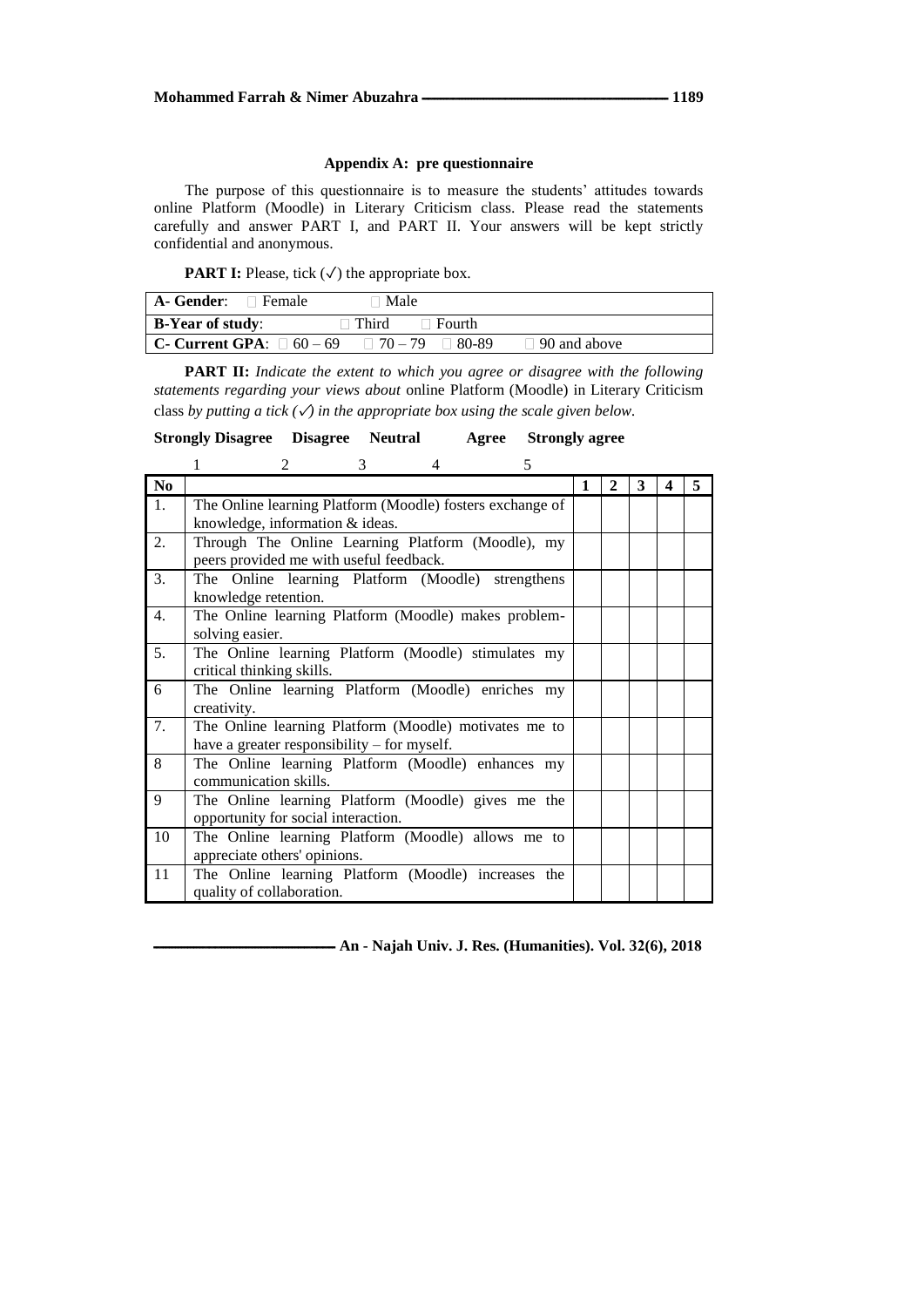| N <sub>0</sub> |                                                                                                                                                                  | $\mathbf{1}$ | $\mathbf{2}$ | 3 | 4 | 5 |
|----------------|------------------------------------------------------------------------------------------------------------------------------------------------------------------|--------------|--------------|---|---|---|
| 12             | The Online learning Platform (Moodle) allows me to get<br>effective feedback from my instructor.                                                                 |              |              |   |   |   |
| 13             | The Online learning Platform (Moodle) improves my skills<br>and competence.                                                                                      |              |              |   |   |   |
| 14             | Overall, The Online learning Platform (Moodle) is a<br>worthwhile experience.                                                                                    |              |              |   |   |   |
| 15             | The Online learning Platform (Moodle) enhances my<br>computer literacy.                                                                                          |              |              |   |   |   |
| 16             | The Online learning Platform (Moodle) is a waste of time.                                                                                                        |              |              |   |   |   |
| 17             | The Online learning Platform (Moodle) should be<br>encouraged.                                                                                                   |              |              |   |   |   |
| 18             | The Online learning Platform (Moodle) is a convenient tool<br>for meaningful learning.                                                                           |              |              |   |   |   |
| 19             | The Online Learning Platform (Moodle) is consistent with<br>language/literature learning courses.                                                                |              |              |   |   |   |
| 20             | The Online Learning Platform (Moodle) is effective in<br>uploading assignments.                                                                                  |              |              |   |   |   |
| 21             | The Online learning Platform (Moodle) provides access to<br>information and learning material.                                                                   |              |              |   |   |   |
| 22             | The Online learning Platform (Moodle) makes me enjoy<br>learning English.                                                                                        |              |              |   |   |   |
| 23             | The Online learning Platform (Moodle) motivates me to<br>study hard through using various educational resources like<br>videos, pictures, educational links etc. |              |              |   |   |   |
| 24             | The Online learning Platform (Moodle) strengthens my<br>personal attributes and abilities.                                                                       |              |              |   |   |   |
| 25             | The Online learning Platform (Moodle) helps me to reflect<br>on what I learn.                                                                                    |              |              |   |   |   |

## **Appendix B: post questionnaire**

The purpose of this questionnaire is to measure the students' attitudes towards online Platform (Moodle) in Literary Criticism class. Please read the statements carefully and answer PART I, and PART II. Your answers will be kept strictly confidential and anonymous.

**PART I:** Please, tick (✓) the appropriate box. ٍاندايع انشقى :

| A- Gender:<br>$\Box$ Female    |              | Male                      |                     |
|--------------------------------|--------------|---------------------------|---------------------|
| B-Year of study:               | $\top$ Third | $\Box$ Fourth             |                     |
| C- Current GPA: $\Box$ 60 – 69 |              | $\Box$ 70 – 79<br>80-89 ⊓ | $\Box$ 90 and above |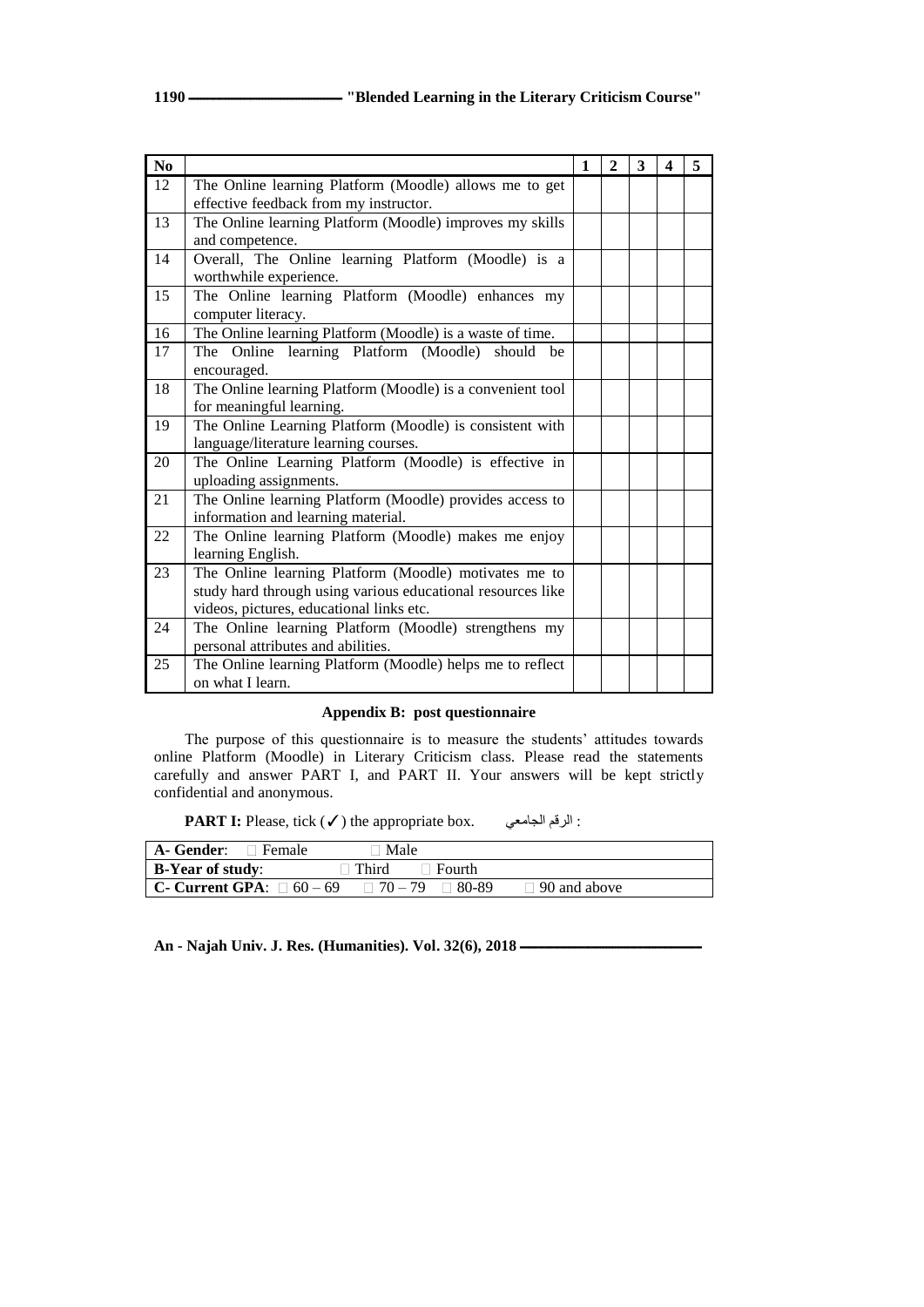**PART II:** *Indicate the extent to which you agree or disagree with the following statements regarding your views about* online Platform (Moodle) in Literary Criticism class *by putting a tick*  $(\checkmark)$  *in the appropriate box using the scale given below.* 

|                  | 3<br>$\mathbf{1}$<br>$\overline{c}$<br>4<br>5                                                        |   |                |   |   |   |
|------------------|------------------------------------------------------------------------------------------------------|---|----------------|---|---|---|
| N <sub>0</sub>   |                                                                                                      | 1 | $\overline{2}$ | 3 | 4 | 5 |
| 1.               | The Online learning Platform (Moodle) fostered exchange<br>of knowledge, information & ideas.        |   |                |   |   |   |
| 2.               | Through The Online learning Platform (Moodle), my peers<br>provided me with useful feedback.         |   |                |   |   |   |
| 3.               | The Online learning Platform (Moodle) strengthened<br>knowledge retention.                           |   |                |   |   |   |
| $\overline{4}$ . | The Online learning Platform (Moodle) made problem-<br>solving easier.                               |   |                |   |   |   |
| 5.               | The Online learning Platform (Moodle) stimulated my<br>critical thinking skills.                     |   |                |   |   |   |
| 6                | The Online learning Platform (Moodle) enriched my<br>creativity.                                     |   |                |   |   |   |
| 7.               | The Online learning Platform (Moodle) motivates me to<br>have a greater responsibility – for myself. |   |                |   |   |   |
| 8                | The Online learning Platform (Moodle) enhanced my<br>communication skills.                           |   |                |   |   |   |
| 9                | The Online learning Platform (Moodle) gave me the<br>opportunity for social interaction.             |   |                |   |   |   |
| 10               | The Online learning Platform (Moodle) allowed me to<br>appreciate others' opinions.                  |   |                |   |   |   |
| 11               | The Online learning Platform (Moodle) increased the<br>quality of collaboration.                     |   |                |   |   |   |
| 12               | The Online learning Platform (Moodle) allowed me to get<br>effective feedback from my instructor.    |   |                |   |   |   |
| 13               | The Online learning Platform (Moodle) improved my skills<br>and competence.                          |   |                |   |   |   |
| 14               | Overall, The Online learning Platform (Moodle) was a<br>worthwhile experience.                       |   |                |   |   |   |
| 15               | The Online learning Platform (Moodle) enhanced my<br>computer literacy.                              |   |                |   |   |   |
| 16               | The Online learning Platform (Moodle) was a waste of<br>time.                                        |   |                |   |   |   |
| 17               | The Online learning Platform (Moodle) should be                                                      |   |                |   |   |   |

|  | <b>Strongly Disagree Disagree Neutral</b> |  |  |  | <b>Agree</b> Strongly agree |
|--|-------------------------------------------|--|--|--|-----------------------------|
|--|-------------------------------------------|--|--|--|-----------------------------|